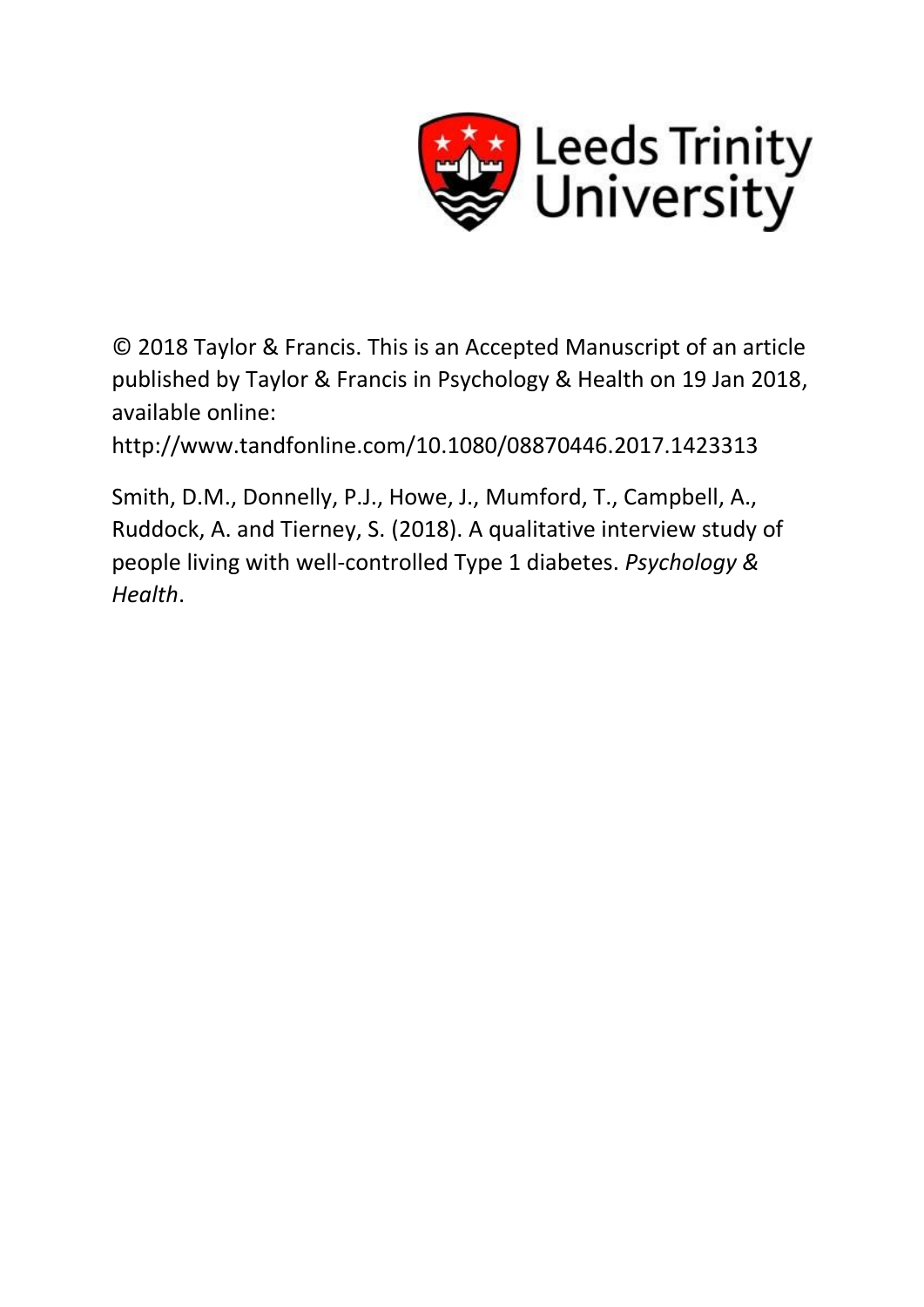A qualitative interview study of people living with well controlled Type 1 diabetes.

Debbie M Smith<sup>1\*</sup>, Peter J Donnelly<sup>2</sup>, John Howe<sup>2</sup>, Terry Mumford<sup>2</sup>, Alan Campbell<sup>2</sup>, Angela Ruddock<sup>2</sup>, Stephanie Tierney<sup>3</sup>, Alison Wearden<sup>1</sup>.

Running head: Living with well controlled Type 1 diabetes.

<sup>1</sup>Divison of Psychology and Mental Health and Manchester Centre for Health Psychology, University of Manchester, Coupland 1 Building, Oxford Road, Manchester, M13 9PY.

<sup>2</sup>Patient and Public partners

<sup>3</sup>Royal College of Nursing Research Institute, Warwick Medical School, University of Warwick, Coventry, CV4 7AL.

Correspondence to: Alison Wearden (Alison.wearden@manchester.ac.uk)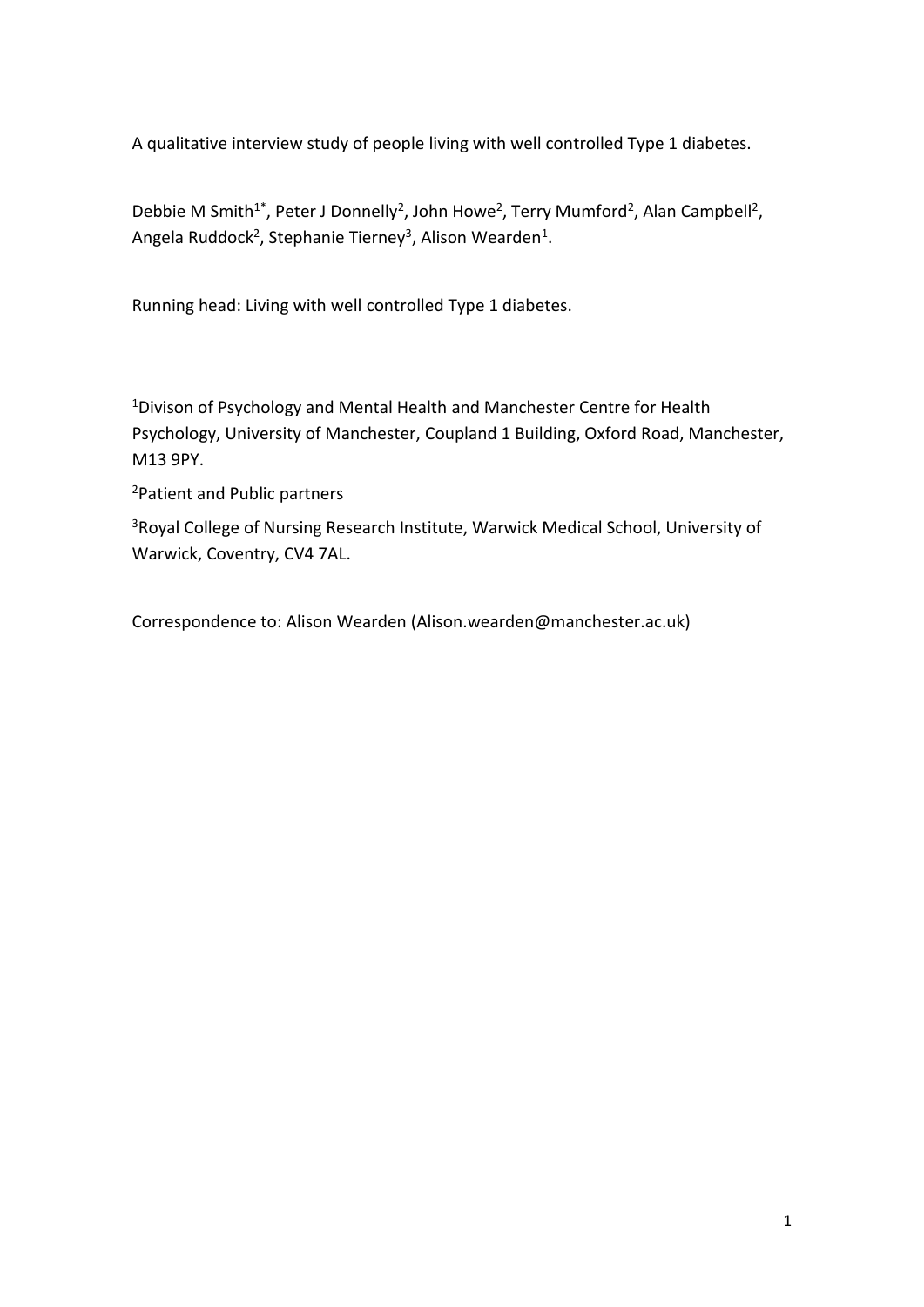#### **Abstract**

**Objective:** While many people with Type 1 diabetes find it difficult to achieve recommended blood glucose levels, a minority do achieve good control. Our study was conceived by patient and public (PP) partners and sought to learn about experiences of people living with well controlled diabetes.

**Design:** A collaboration between academic health psychologists and five PP partners with experience of diabetes, who were trained to conduct and analyse semi-structured interviews. Fifteen adults with well-controlled Type 1 diabetes were interviewed about the history of their diabetes and their current self-management practices. Interviews were subjected to inductive thematic analysis.

**Results:** Eight sub-themes were arranged into two overarching themes, "facing up to diabetes" and "balance leads to freedom." Participants described a process of acceptance and mastery of diabetes, and talked about how they gained a deeper understanding of bodily processes through trial and error.

**Conclusion**: Based on the experiences of people with well-controlled Type 1 diabetes, interventions for people with this condition should encourage acceptance of the diagnosis and increasing confidence to experiment with behaviours (trial and error) to encourage "mastery" of self-management. The research collaboration described here is an example of best practice for future researchers wanting to actively engage PP partners.

**Keywords:** Qualitative research, semi-structured interviews, Patient and Public Involvement, thematic analysis, Type 1 diabetes, well-controlled glucose levels.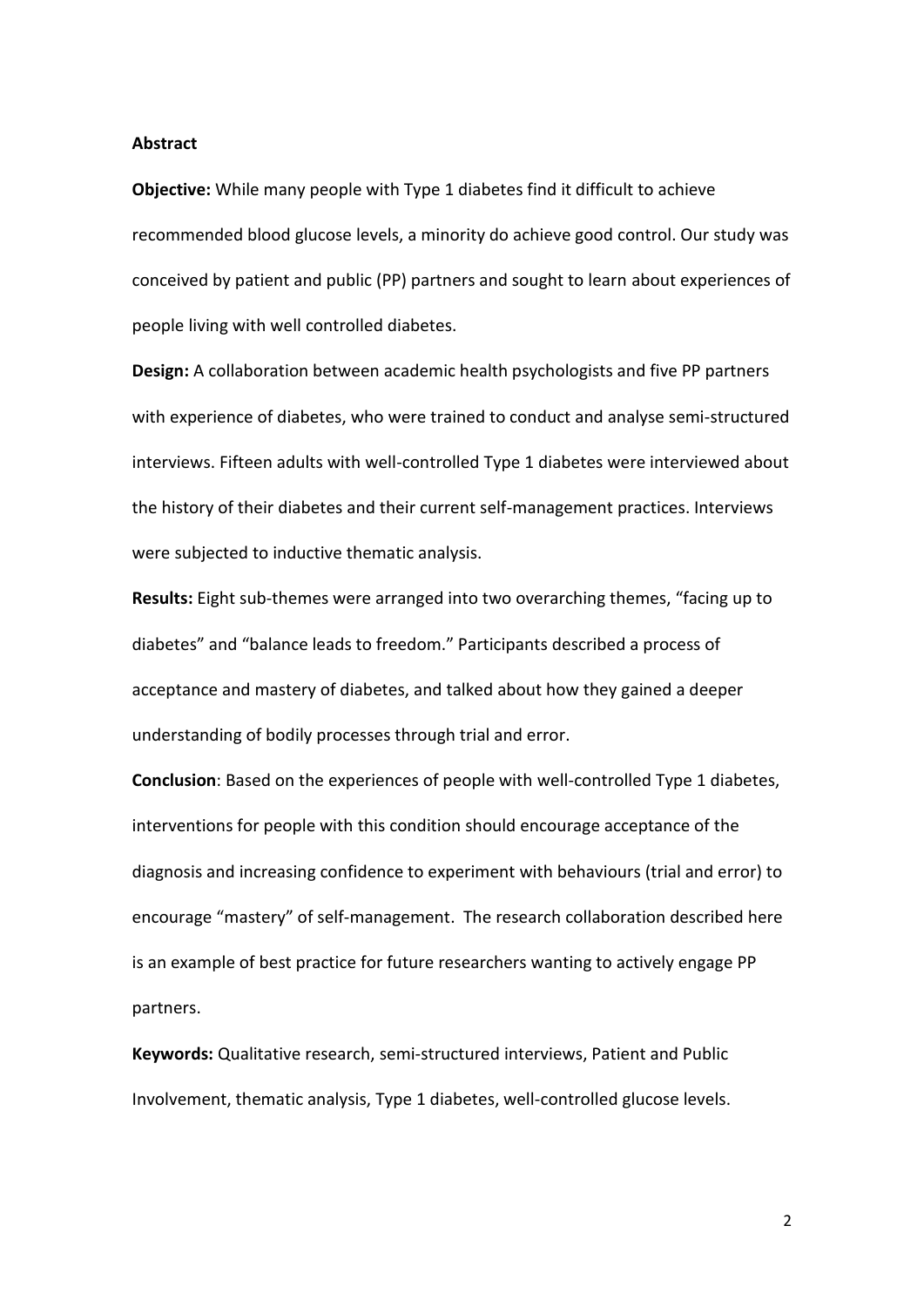In people with Type 1 diabetes, maintenance of a blood glucose level as close as possible to the non-diabetic normal reduces the risk of developing complications such as cardiovascular disease, diabetic kidney disease, neuropathy and erectile dysfunction (Diabetes Control and Complications Trial/Epidemiology of Diabetes Interventions and Complications Study Research Group, 2005; Diabetes Control and Complications Trial/Epidemiology of Diabetes Interventions and Complications Research Group et al., 2000). In the UK, guidelines for the management of Type 1 diabetes set target levels for glycated haemoglobin (Hba1c; ≤58 mmol/mol), lipids (cholesterol; <5mmol/L) and blood pressure (≤140/80) (National Institute of Clinical and Health Excellance [NICE], 2015). People living with Type 1 diabetes can reduce their risk of developing complications by meeting these targets (NICE, 2015). This requires them to adhere to a complex selfmanagement regimen. Achieving satisfactory control over blood glucose levels is challenging, as evidenced by the National Diabetes 2015-16 audit data, where only 29.2% of people registered with Type 1 diabetes achieved the NICE glucose control target and 18.1% achieved all three targets (for Hba1c, lipids and blood pressure; NHS Digital, 2017).

While considerable research effort has gone into trying to understand why people do not achieve good control over their diabetes, we know little about the experiences and management practices of the minority who do. In Type 2 diabetes, one study interviewed people with good and poor control and used the data to classify individuals into five patterns of self-management (Savoca, Miller, & Quandt, 2014). Another study, using Leventhal's Common-sense model (Leventhal, Diefenbach and Leventhal, 1992) to inform a qualitative analysis of interview data, illustrated the value of appropriately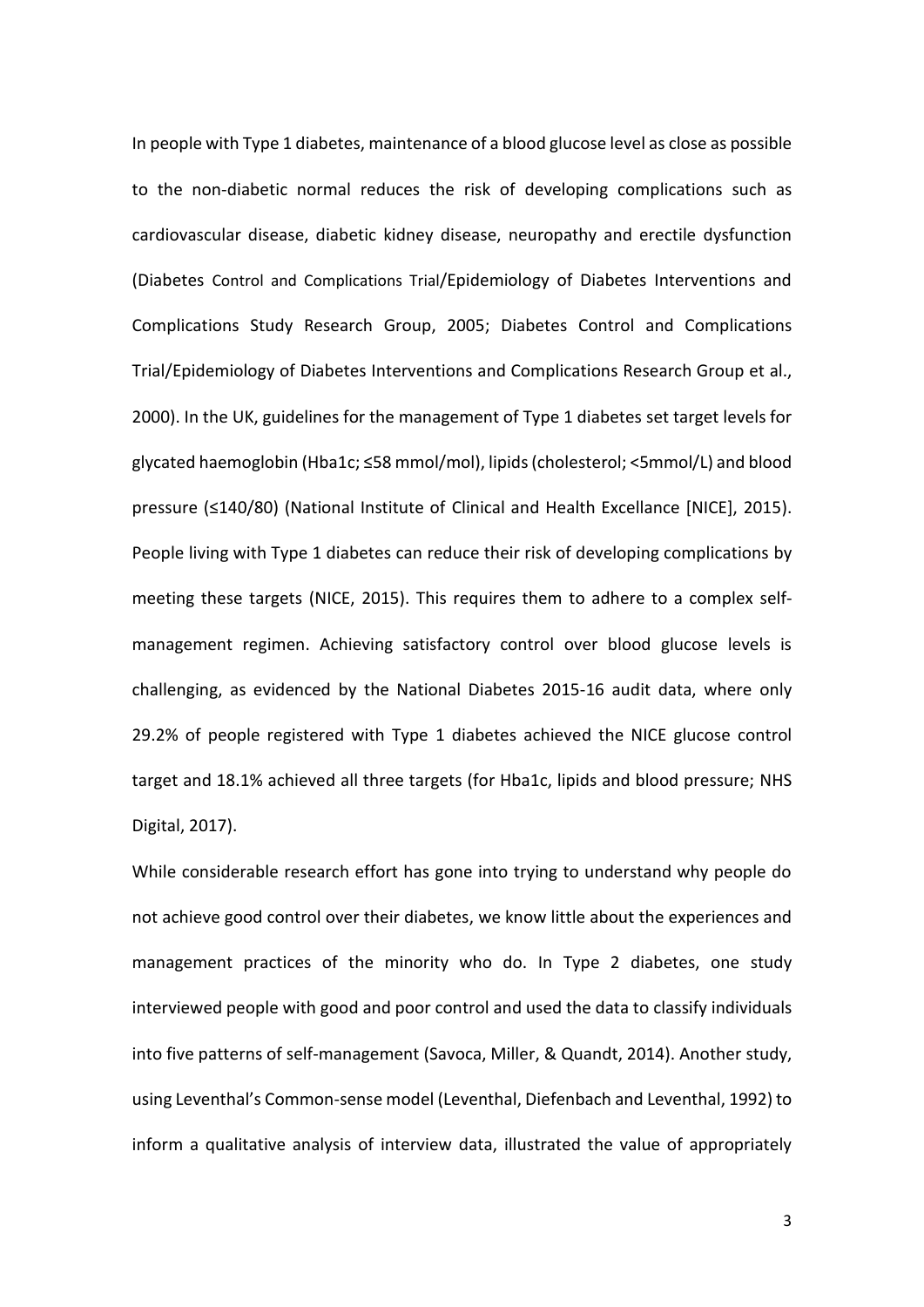supported blood glucose monitoring in achieving understanding of blood glucose levels (Tanenbaum, et al, 2015). To our knowledge, there has been no UK study involving patients with Type 1 diabetes who have good control of their blood glucose levels. This is despite the fact that one of the top 10 James Lind Alliance research priorities for Type 1 diabetes focuses on delineating the characteristics and factors leading to successful self-management (Gadsby, et al., 2012).

We set out to address this research gap by exploring the experiences and selfmanagement practices of people with Type 1 diabetes meeting the National Institute for Clinical and Health Excellence (NICE) targets for HbA1c for the last five years. The aim of the study was to obtain an indication of what people with well-controlled Type 1 diabetes think they are doing to achieve that control.

## *Background to the study's conception*

An important feature of the present study is that the impetus for the research came from a group of people with experience of diabetes. While the value of working with patient and public (PP) partners in research is recognised (Hewlett et al, 2006), to date PP partners have largely been involved in the design of research (Brett et al., 2014; Shippee et al., 2015) and less so as actual researchers. In this study, we trained PP partners to interview participants and then to analyse the interviews in collaboration with academic researchers, reasoning that knowledge and experience held by the PP partners would facilitate both the interview and analysis process.

The PP partners approached the research team after identifying this gap in the literature and, in an initial meeting with the academic researchers, the study aims and design were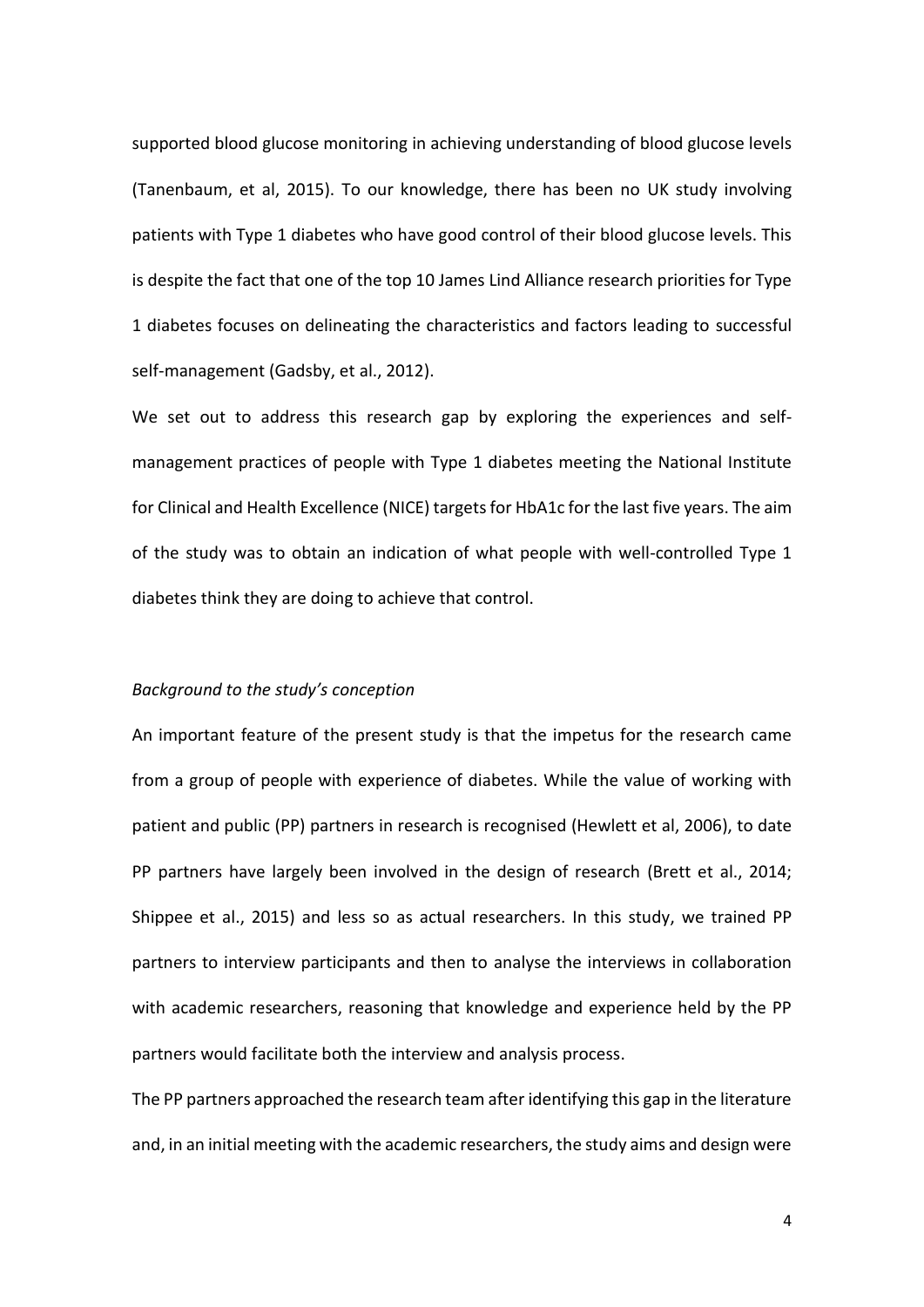agreed. The five PP partners either lived with diabetes, or cared for someone living with diabetes. The academic researchers had experience of qualitative research and of research in diabetes. The PP partners were involved in all aspects of the research from inception through to writing up findings. To learn the necessary skills, PP partners participated in five full-day training sessions (Table 1) designed and delivered by the academic researchers. These sessions were central to the success of the project as in addition to providing training on key research skills, they helped maintain communication as a team and offered support to the PP partners throughout the project (INVOLVE, 2012).

---INSERT TABLE 1 ABOUT HERE------

## *Aims*

At present there is no research describing what people with well-controlled Type 1 diabetes perceive to be influential factors in achieving good control, nor their views on important self-management behaviours and practices. Our study represents a starting point in this understanding and may eventually inform structured education programmes. In view of the lack of information about the experiences of people who manage Type 1 diabetes well, we chose an exploratory qualitative approach to gain some insight into participants' experience of controlling their blood glucose levels. In particular, we explored their reported use of self-management methods, techniques or behaviours, and factors supporting them in controlling their blood glucose levels.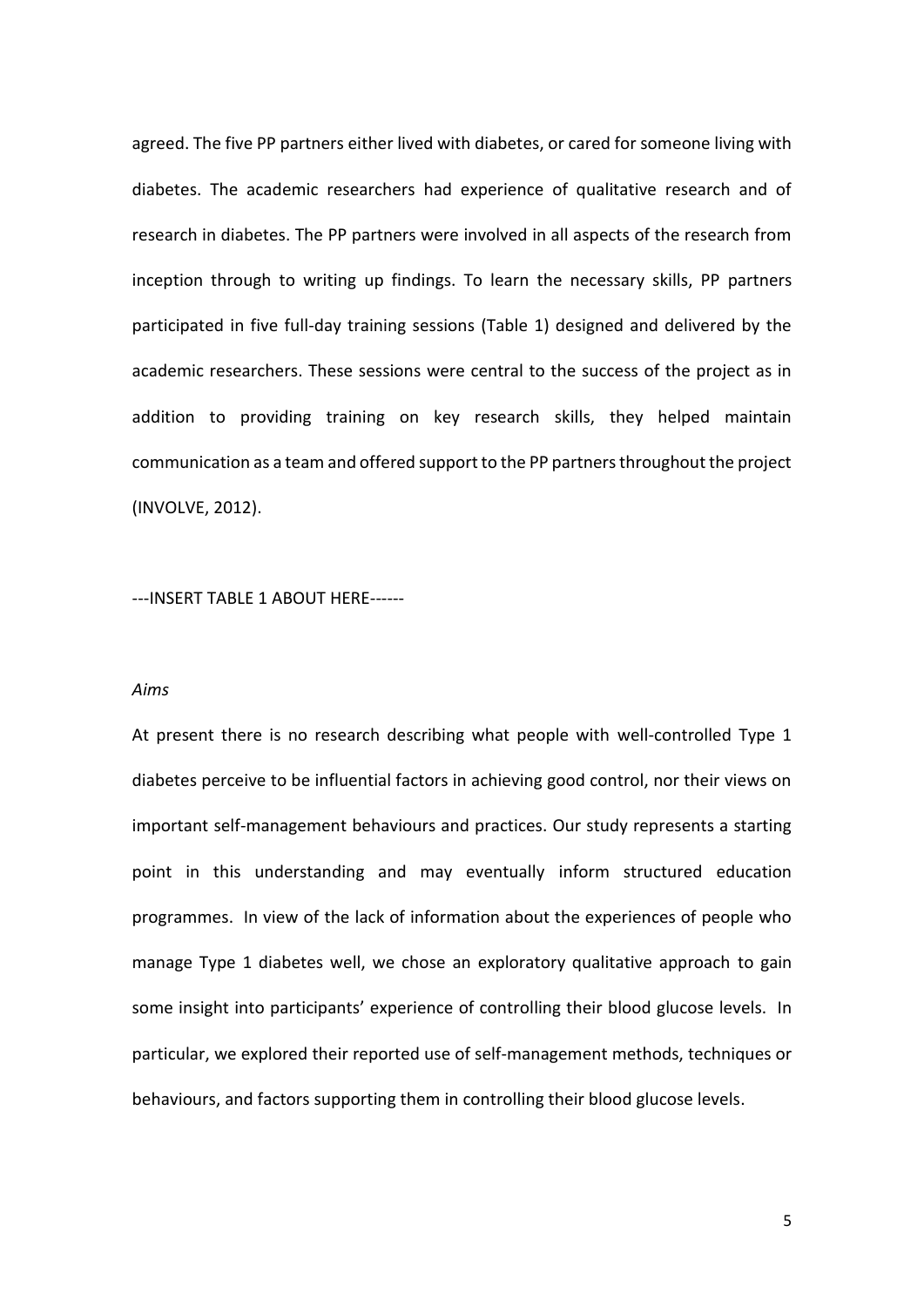#### **Methods**

The study was approved by the University of Manchester Research Ethics Committee (reference 15030). This was an exploratory qualitative study, taking a subtle realist approach. This perspective holds that an external reality exists outside of an individual's subjective experience (Duncan & Nicol, 2004), but recognises we perceive the world through our own unique viewpoint (Hammersley, 1992).

## *Participants and Recruitment*

Adults aged 18 and over, able to converse in English, living with well controlled Type 1 diabetes as defined using the NICE targets (NICE 2015 guidelines) were recruited. We excluded those using an insulin pump as we were interested in the experiences of those achieving good control via their self-management techniques alone. No limitation was set for age at diagnosis in order to obtain a wide range of experiences, but participants had to have had a Type 1 diagnosis for at least 10 years and report being well-controlled for the last five years. We set out to recruit 15 participants. An advert was posted in Diabetes UK's magazine 'Balance' (during April-May 2015). Seventy-five participants emailed the research team to volunteer and the first 27 of these were screened by two authors (\*\*\* and \*\*\*) to ensure they met the study criteria (on the basis of their selfreport). Of these, eligible participants were sent further details of the study and on receipt of a signed consent form, the first 15 participants whose availability matched that of a PP partner were allocated to a PP partner for interview.'

#### *Data collection*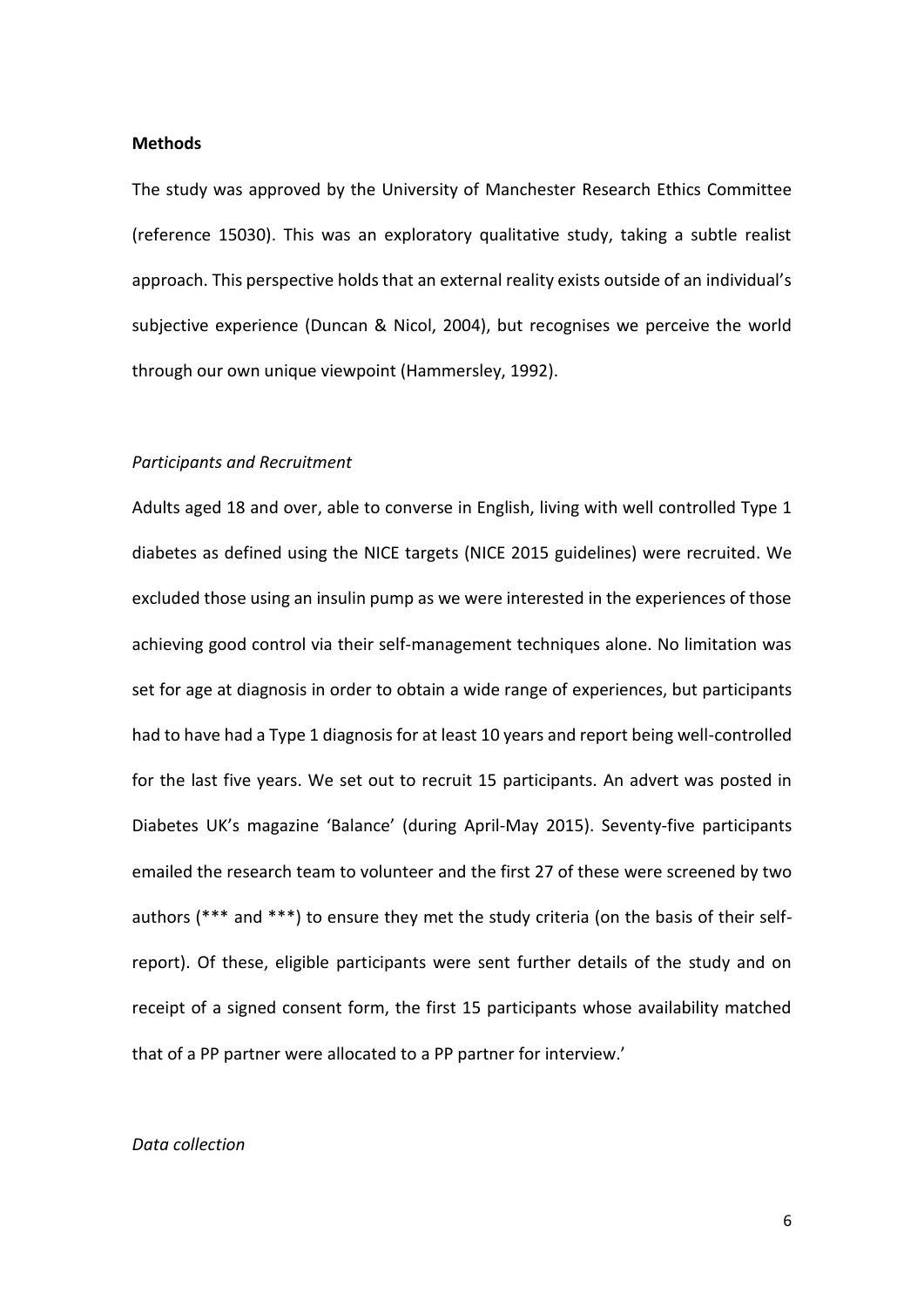Demographic details related to the inclusion criteria were gathered; additional demographic information was not collected. A topic guide for the interviews was devised by the researchers and PP partners based on previous literature and personal experience. The topic guide was semi-structured, with opening questions in four sections, each supported with suggested probe questions (see examples in Table 2). Telephone interviews were conducted in April-July 2015 by the PP partners. These were audio recorded and transcribed. The participants were told that the interviewer had 'experience of living with diabetes'. The five PP partners conducted the interviews according to their availability (between 1 and 5 each). After 13 interviews had been conducted analysis was started. To ensure that this was an adequate sample size to summarise the experiences of the sample of people living with well controlled Type 1 diabetes, two more interviews were conducted and analysed in August 2016. No new experiences or ideas were found in these two additional interviews so the authors felt able to cease data collection at this point.

## *Analysis*

Thematic analysis was chosen as a flexible approach capable of summarising the data without losing detail (Braun & Clarke, 2006). The six stages of inductive thematic analysis were followed with themes being identified at a semantic level; *familiarisation, generation of initial codes, searching for themes, reviewing themes, defining and naming themes* and *producing the report*. Stages one to three were conducted on the first thirteen interviews independently by two researchers and four PP partners following training sessions on analysis (Table 1). Themes were agreed at a day-long meeting between the PP partners and researchers (stages four and five) and drafts of a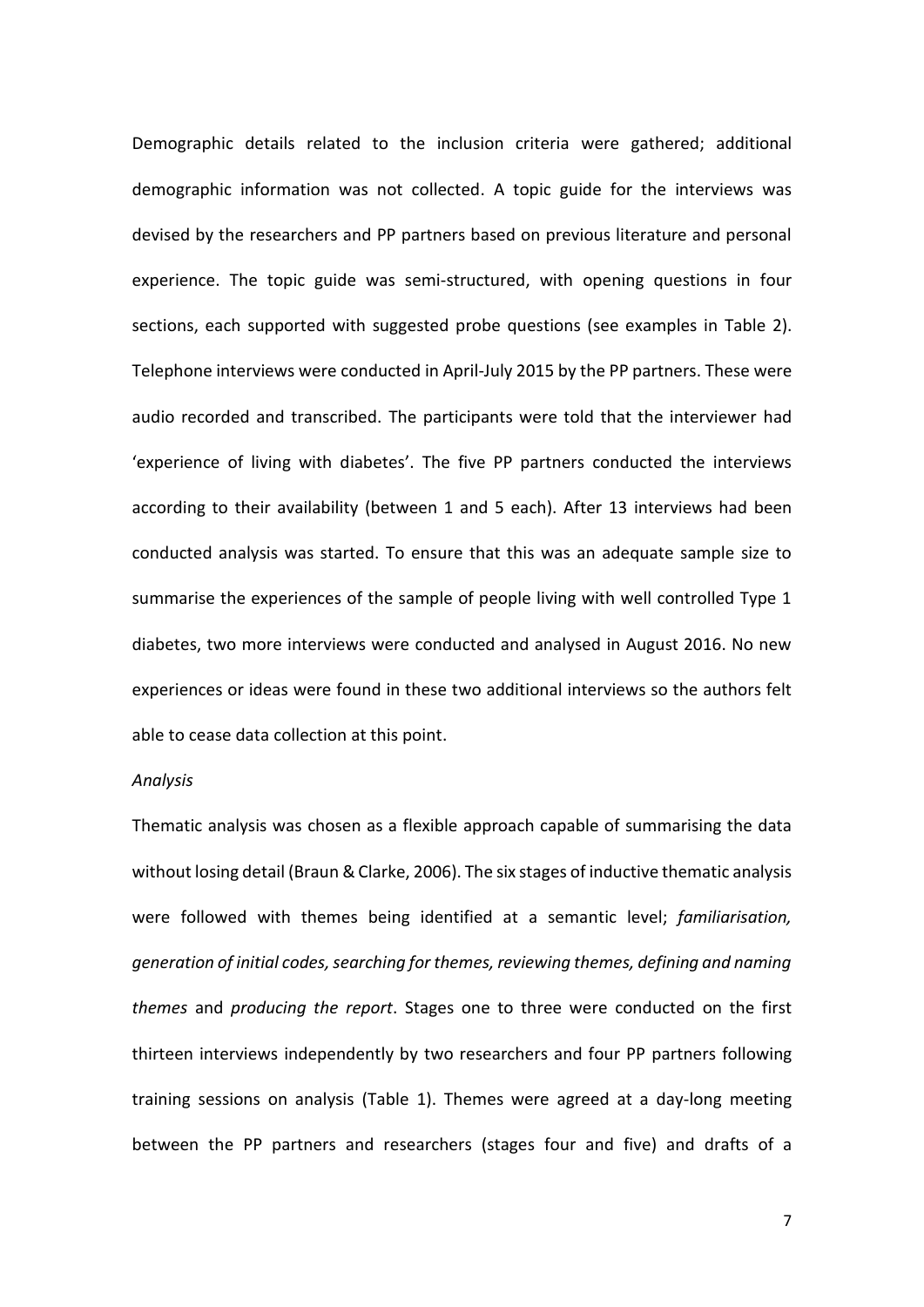preliminary analysis were discussed via email (stage six). The final two interviews were then conducted and analysed by three of the authors (two researchers and one PP partner), and it was confirmed that no new ideas had emerged. At this point the analyses were combined and finalised for write up.

---TABLE 2 HERE----

## **Results**

Fifteen people (male = 9 and female = 6), diagnosed with Type 1 diabetes for 10-56 years (mean = 29 years, standard deviation = 15) were interviewed. Interviews lasted for a mean of 35.41 minutes (standard deviation = 14.42, range=13.39-68.17). Two themes, each with four sub-themes, were agreed upon by the research team; illustrative, pseudonymised quotations are provided below to support these themes. Table 3 shows how each sub-theme relates to barriers or facilitators for good control and makes suggestions as to how the analysis may inform future intervention design and the delivery of care.

--- TABLE 3 HERE------

*Theme 1 – 'Facing up to living with Type 1 diabetes'*

Participants discussed their personal journey from being diagnosed with Type 1 diabetes through to their current position of having well controlled diabetes. This emphasised the importance of accepting (facing up to the diagnosis) and viewing Type 1 diabetes as part of their daily life. Four sub-themes contributed to this journey; *i)*. '*acceptance of condition', ii). 'fear of complications acting as a motivator', iii). 'information leading to knowledge and understanding'* and *iv). 'personal challenge'.*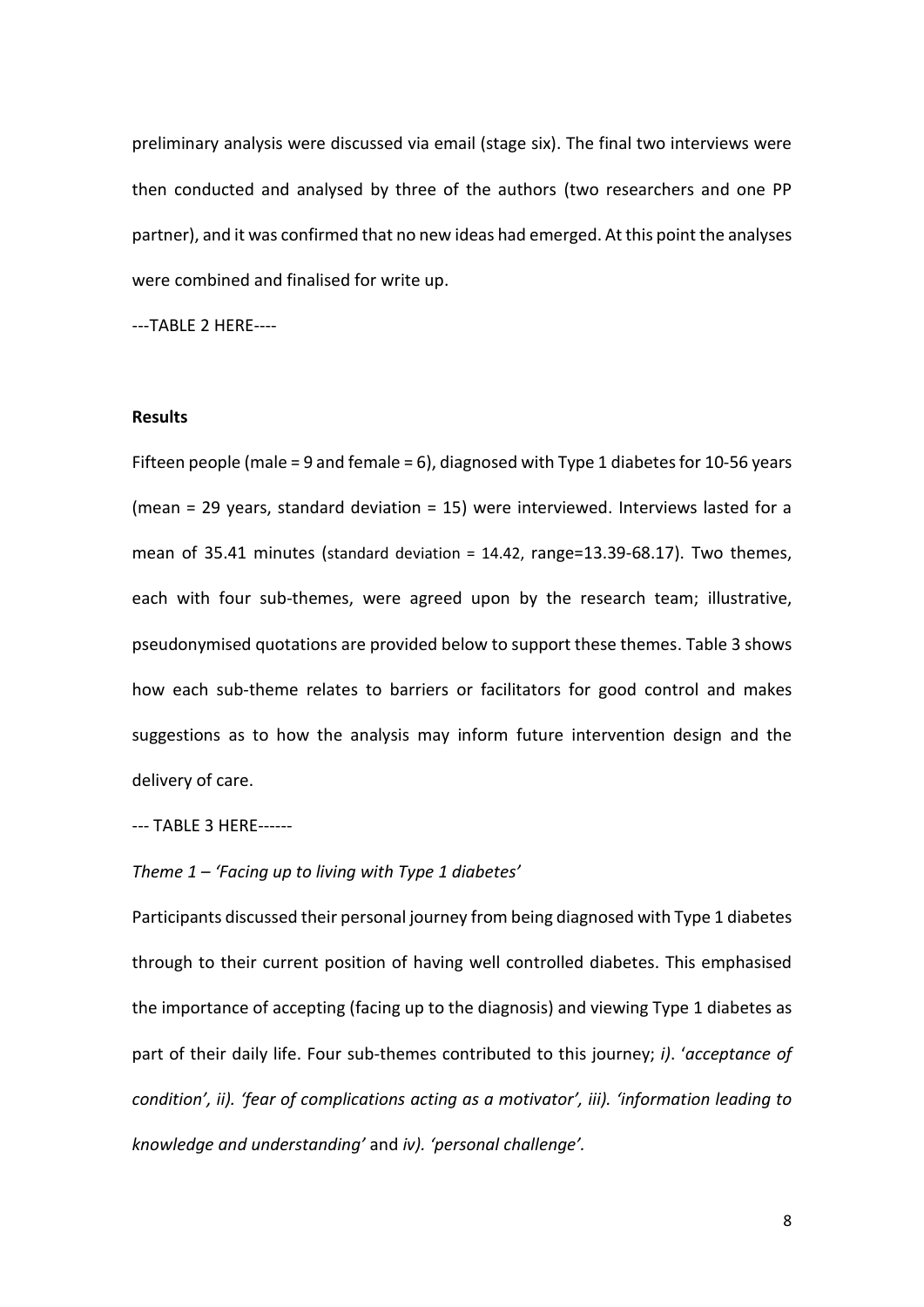The first sub-theme *'acceptance of condition'* relates to the time around initial diagnosis, described as a *'grieving'* period by several participants who saw Type 1 diabetes at this timepoint as a medical condition that would control their life. It was only once they accepted they could have control over the condition that they accepted it and moved on to good levels of control. The manner of the diagnosis was important as several participants were originally misdiagnosed with Type 2 diabetes and, thus, found the process of accepting and having control over the final diagnosis to be complex. Likewise, the age at diagnosis was a contributing factor to the process of acceptance as those who had been diagnosed as teenagers and young adults reported finding it hard at first to see how their life as a young adult would not be controlled by Type 1 diabetes.

*'And it's just, it is a necessary burden of life'* (John)

*'…my GP was of the opinion that it didn't matter what type you were, it was how you treated it that mattered… So I took his word for it but we have battled over quite some time after that'* (Sylvia) *'Well I was in my 20s…drinking and stuff like that, not really taking good care of myself and my diabetes it was well down on my list of priorities'* (Michelle).

*'Fear of complications acting as a motivator'* was the second sub-theme. Most participants mentioned at least one complication that can result from poorly managed diabetes as something they personally feared. In all cases, this fear led them to strive to avoid complications by achieving good control. Fear of complications was, in many cases accompanied by a desire to live a healthy life, which acted as a positive motivator. There were different accounts of when and how much information participants were told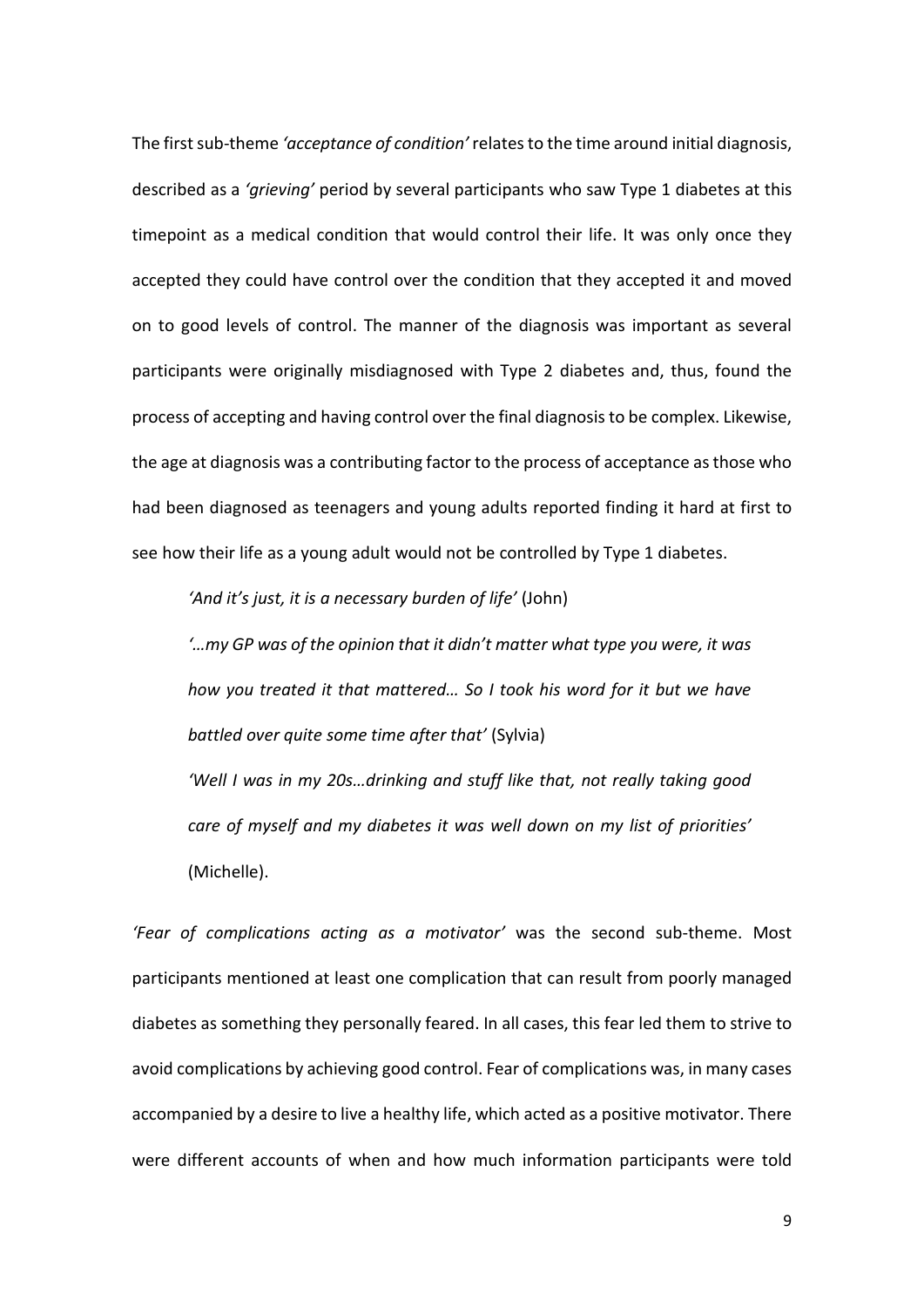about complications by health care professionals. Learning about other people with complications was mentioned as a strong motivating factor with many participants seeking this information. All participants felt that knowledge about possible complications was essential to help people avoid them.

*'I'm a coward, I do not want to lose my sight, I do not want to lose a limb, I do not want it to affect me anymore that it already has'* (Tom) *'I don't think it was ever explained to me what these complications were but you use it as a big, scary word, complications is a bad word, something to avoid'* (Catherine)

*'…most of the people I see in hospital with diabetes they are just extremely badly controlled … that might be me rationalizing it or trying to say I am controlled so I will therefore not be affected'* (Alex)

Throughout the interviews, the provision and receipt of information was discussed, with examples given and the pathway to knowledge outlined. This relates to the third subtheme, *'information leading to knowledge and understanding'.* Participants reported the variable quality of information they self-sourced and received from specialist courses (e.g., DAFNE), health professionals, friends and family. In several cases, information from health care professionals was not regarded as useful for various reasons, including timing and advice not being tailored to their personal needs. There were also some examples of incorrect or incomplete information being given and participants not feeling listened to. Many believed they were more expert than some health care professionals, who they felt did not have a good understanding about the complexities of living with Type 1 diabetes. This was also highlighted in relation to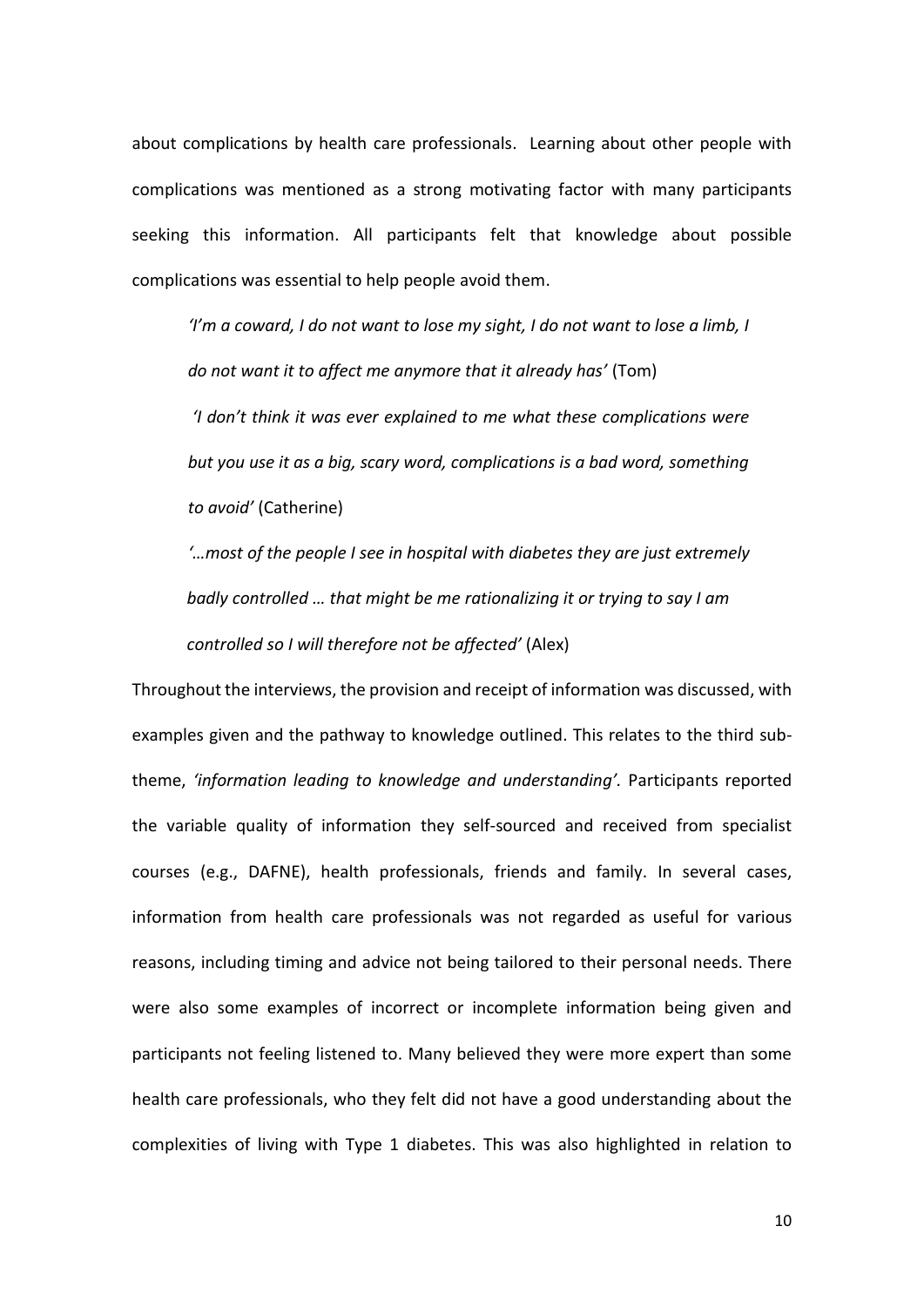specialist courses, where mixed reports of perceived usefulness were given; some participants felt they knew more than the course leader about Type 1 diabetes and others reported learning new information. Participants tended to be self-taught and to have gained their knowledge of Type 1 diabetes from various sources including the internet. Some explained that they had to ask several times or wait a long time (e.g. Sylvia waited *'12 years'*) to be referred to a specialist course and several were not offered one. Hence, they were often active and assertive in seeking out information and advice that met their needs and helped them to understand how they could live a *'normal'* life in which they controlled diabetes and not the other way around. They favoured learning from their peers and felt that newly diagnosed patients would value meeting others living with well-controlled Type 1 diabetes.

*'I remember talking to my GP about complications, you know once I was diagnosed of course I was on internet straight away almost instantly but then you can get all the horror stories can't you'* (Sylvia) *'They need to talk to other people that have got it… sharing with the others that's so useful. The discussion times through the course and coffee times and afterwards and so on are so important'* (Tom)

The final sub-theme described the process of facing up to Type 1 diabetes as a *'personal challenge'* and a journey in which they had to accept the diagnosis, living their life with Type 1 diabetes as something under their control. Significant others (e.g., family) were recognised as contributing to this journey in both a positive and negative manner. Participants involved significant others to varying degrees, with some relying on family and friends for emotional and instrumental support (e.g., cooking suitable food), whilst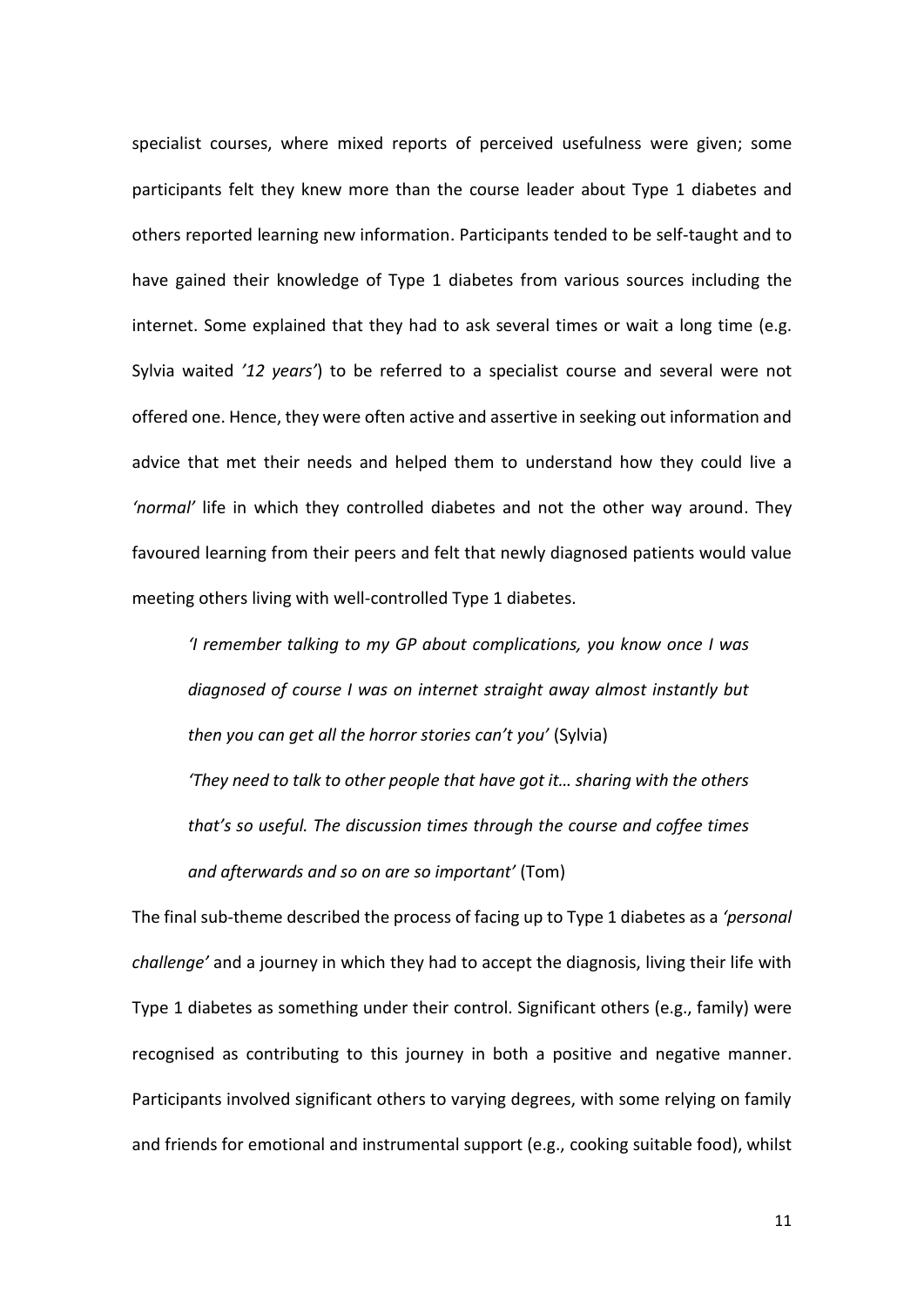others did not share such responsibility (e.g., not disclosing their diagnosis). However, relying too much on others and not accepting it as a personal challenge was described as slowing down the process of achieving good control.

*'…it is just the paraphernalia, carrying stuff around and sometimes having to carry extra stuff around like when you go on holiday. You have to have duplicates and put them in somebody's else's bag'* (Roy) *'I think it's up to the individual. If you rely too much on other people I don't think you're gonna make it'* (Harry).

### *Theme 2 – 'Balance leads to freedom'*

Theme 1 illustrated that all the participants wanted to lead a 'normal' life in which they controlled Type 1 diabetes, rather than it controlling them. This entailed striving to achieve a good balance in their lives, in relation to diet, physical activity, insulin and blood glucose. Learning to balance their lifestyle behaviours and socio-environmental factors gave participants a sense of freedom from feeling controlled by Type 1 diabetes. Four sub-themes help us to understand how participants achieved balance and thus freedom: i). '*frequent monitoring', ii). 'understanding body through trial and error', iii). 'role of others'* and *iv). 'confidence to be flexible'.*

The first sub-theme of '*frequent monitoring'* was discussed in detail in all interviews. The participants carried out regular personal blood glucose checks and obtained regular HbA1c checks from health professionals. This enabled them to have a clear understanding of their blood glucose levels over time and in relation to lifestyle behaviours and socio-environmental factors. In addition to frequent monitoring of their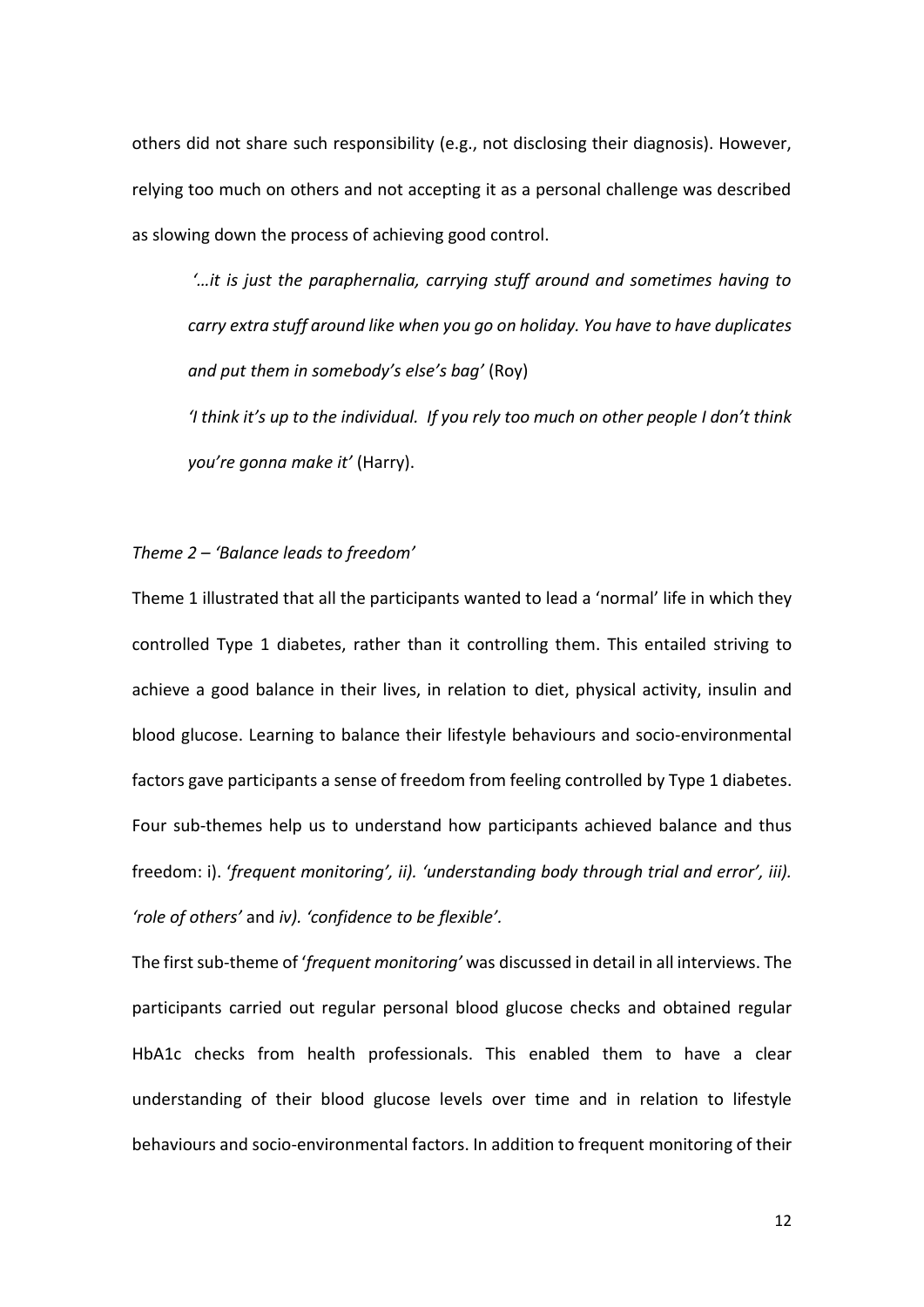blood glucose levels, all participants reported examples of careful record keeping, with many using their records to see patterns in their blood glucose levels and their lifestyle behaviours (e.g., physical activity) and socio-environmental factors (e.g., weather). This furthered their understanding of the relationships between food intake, physical activity, insulin administration and glucose levels. The ways in which participants kept records differed; some had paper versions, whilst others employed technology (e.g., smart phones apps.). The types of blood glucose meters used by participants also varied, with many reporting several instances of changing meters to find one that suited them, and some reporting difficulties in getting certain blood glucose meters or resources (e.g. testing strips).

*'… I want to continue to live a normal life and I need to be healthy so I make sure that I check my blood sugars five or six times a day'* (Michelle) *'…this morning I did my 30 lengths and tried to do a few more but I thought oh I've run out of steam and I got back to the changing room and I thought I do a test now and I was 4.2 and I thought well, that's why'* (Catherine) *'For me, the breakthrough, really was when I began testing regularly with small blood glucose meter'* (Roy)

All participants said their ability to balance and thus control their glucose levels was part of an ongoing learning experience that helped them, through processes of *'trial and error'*, to understand their body. Thissecond sub-theme of *'understanding body through trial and error'* relates back to information they received or assessed, which they said was most useful when obtained via a process of self-directed learning. Participants gave examples of when they had experimented (both successfully and unsuccessfully) with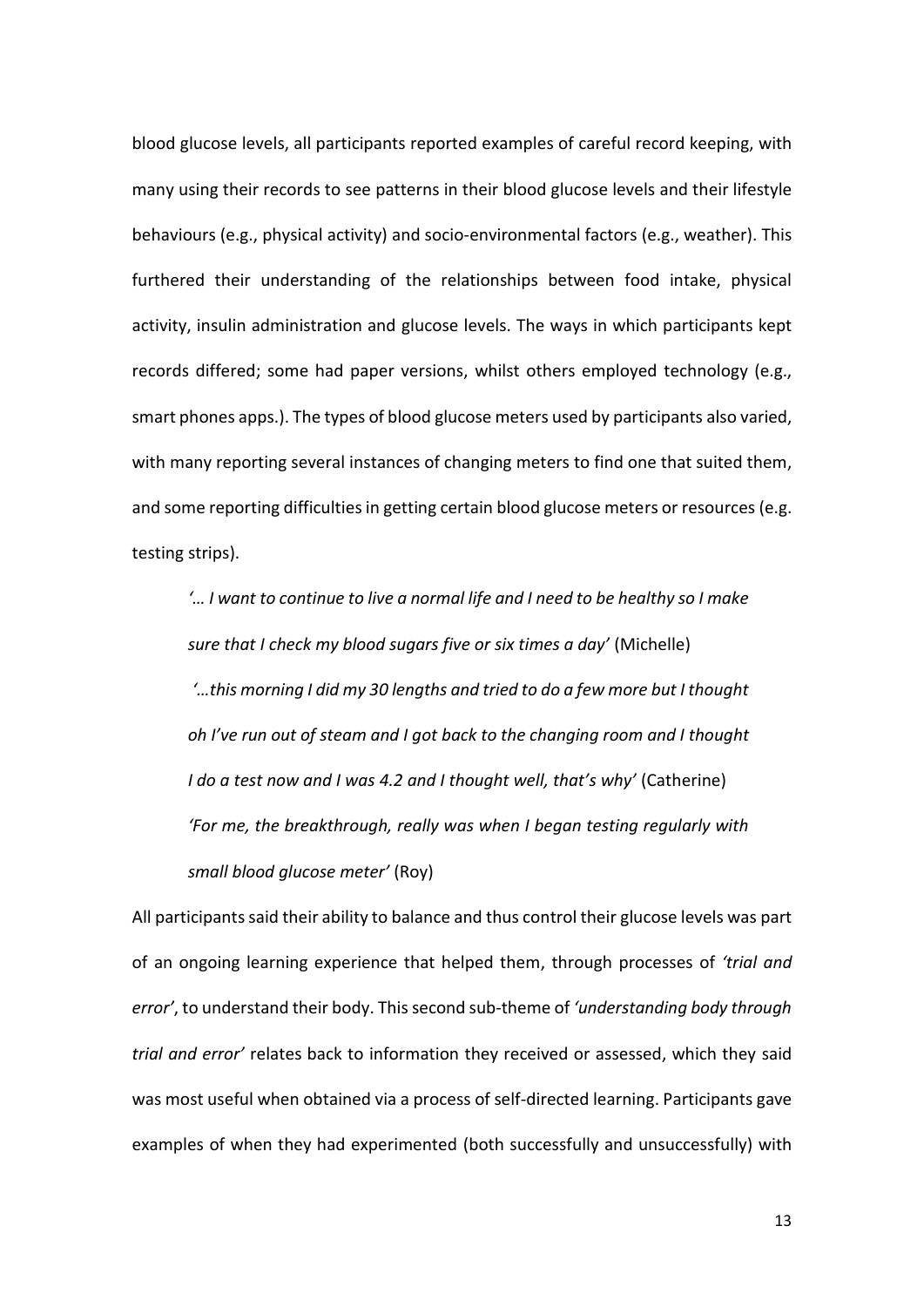food, physical activity and insulin (timing and doses) to further understanding of their blood glucose levels and how their body worked. At the time of the interview, they all felt they understood their body and could, therefore, balance their blood glucose levels within a 'normal' life. However, they acknowledged that this learning process had taken them many years to achieve and was ongoing as things frequently changed. In relation to this sub-theme, several socio-environmental determinants of blood glucose levels (e.g., infection and mood) were mentioned, and eating and physical activity were the two main lifestyle behaviours discussed.

*'I try to balance my regular exercise with my insulin intake, with my food … after exercise I can quite confidently predict what my body is going to do and the endorphins and helps maintain that control'* (Richard) *'…once allowed to go low at the hospital to understand what a hypo felt like. I think maybe a few more controlled environments so you can experience to go high, one bar of chocolate to show the impact on you.'*

(Lee)

The third sub-theme, the *'role of others',* emphasised how significant others often helped participants achieve and maintain the balance in their lives, particularly in relation to healthy eating. Family members, especially the main cook in the family, played a vital role. Those diagnosed as children relied on their parents in terms of food provided and decisions about insulin administration, whereas spouses were essential support sources later in life. On the other hand, the contribution of health professionals was mixed, with many participants discussing less than helpful interactions.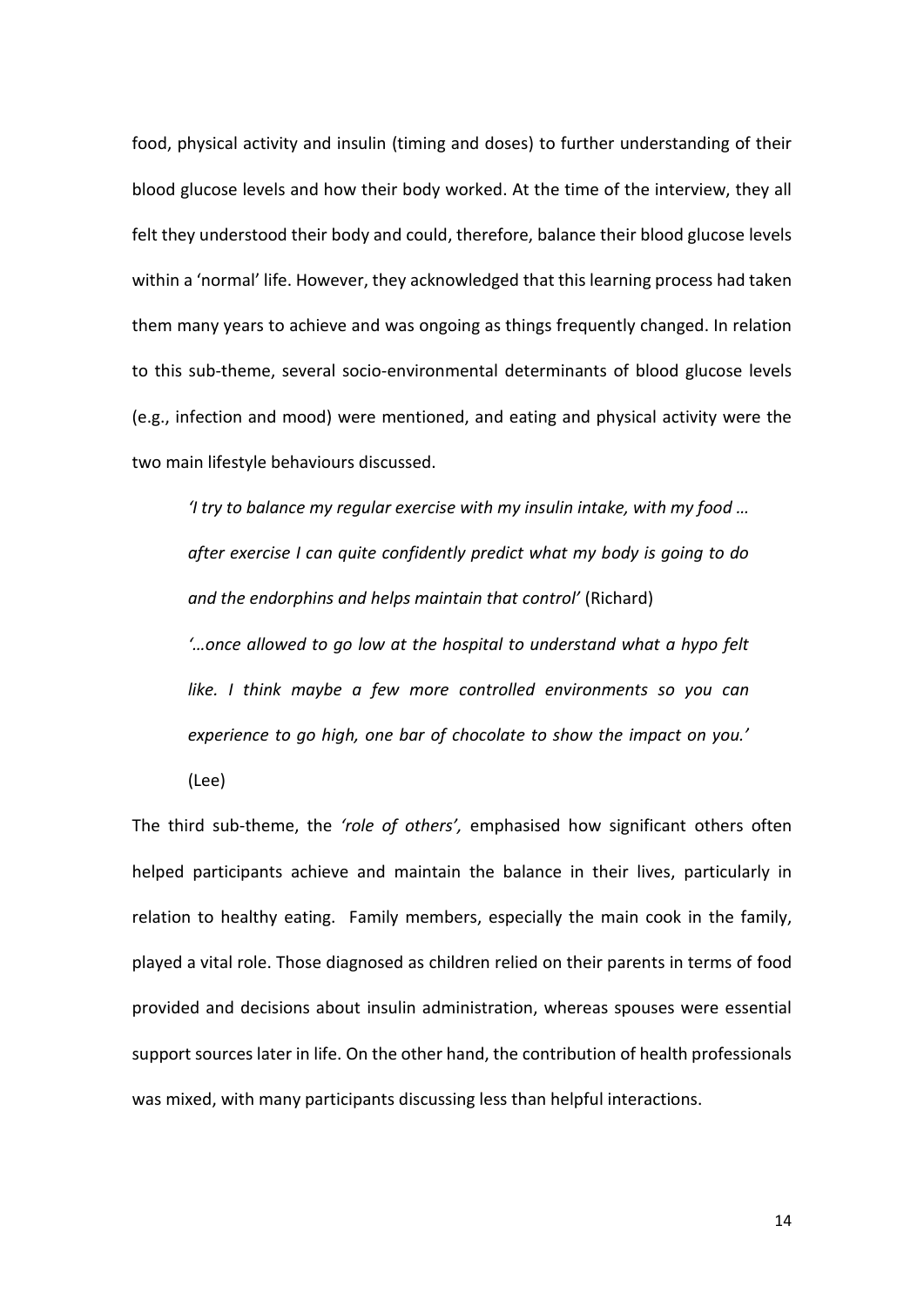*'It's a holistic thing, an all-round thing, my family have been incredible, so* 

*it is not healthcare professionals'* (Catherine)

In the final sub-theme, *'confidence to be flexible', s*everal participants said their understanding of how their body worked meant that their daily insulin injection practices often deviated from what they had originally been advised (usually several years ago) or recommended to do by a health professional. However, a level of confidence was required to be flexible and trust their own instincts; this stemmed from participants' belief that they were in a better position to understand their own body than health professionals and that "breaking rules" meant they had better control and could lead a more 'normal' life. The timing of the diagnosis was important here, as some participants had been diagnosed before testing technology allowed them to understand how their bodies worked, and when dietary regimes were stricter.

*'So I have educated myself so I have just never felt the need to go and ask someone else about it…I understand things far better than my GP does… I've got myself a sort of average amount [of insulin] that I expect to take. If I am going out and wanting to stuff my face then I'll take a bit more'* (Richard)

*'I can look at something now and work out, sort out in my head, how much to inject from it but I know what I might inject may be different to someone else you need your own personal knowledge…'* (Emma)

# **Discussion and Conclusion**

*Discussion*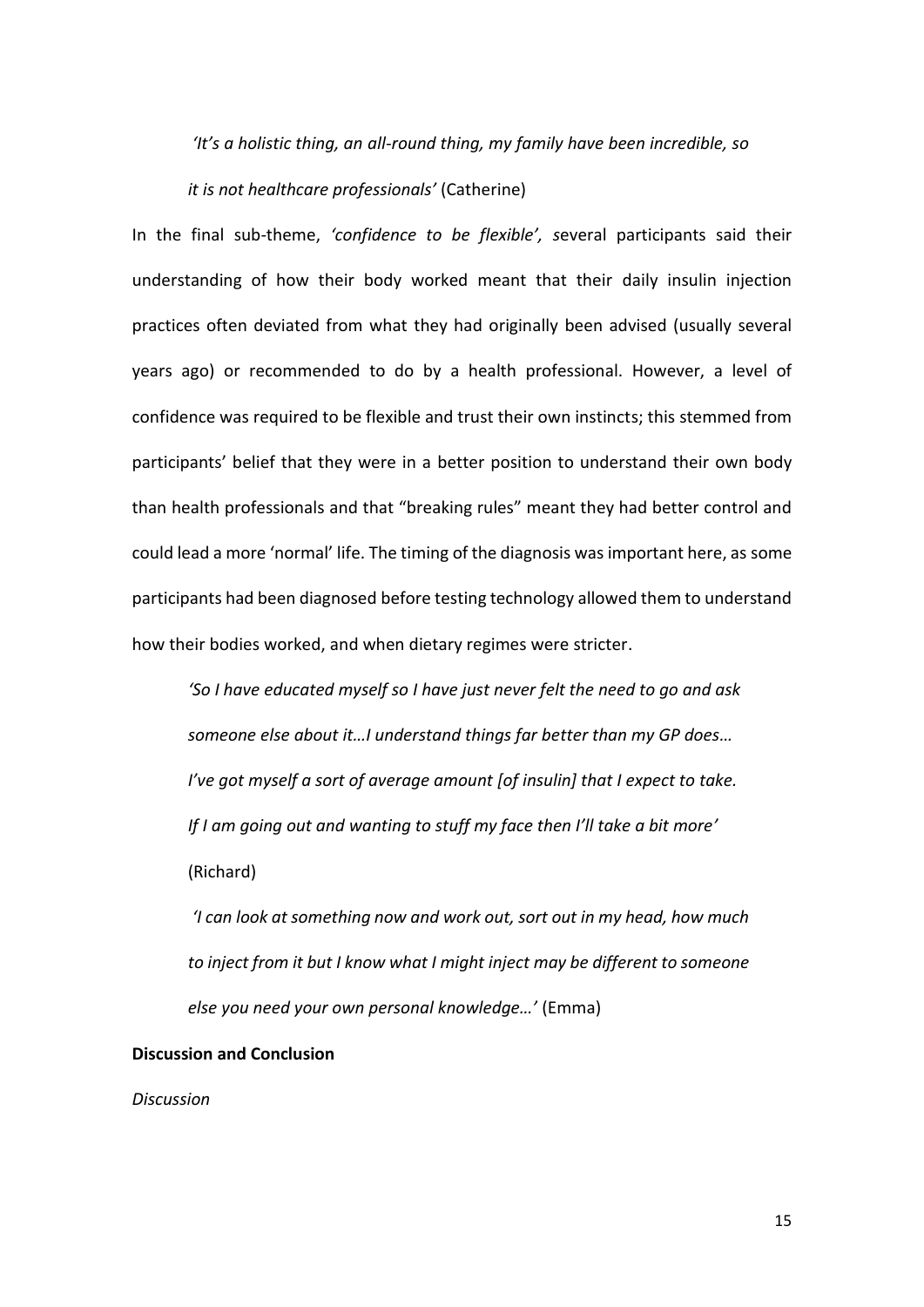This is the first study to explore the experiences of people who report living with well controlled Type 1 diabetes. It involved a unique collaboration between health psychologists and PP partners. The sample was purposively selected to gain insight into self-management techniques, behaviours and other factors regarded as influential by this sample. We cannot know whether the self-management techniques and views expressed by our participants are unique to this well controlled sample; nevertheless, our findings reveal an interesting journey whereby glucose control was achieved once diabetes was accepted as part of life, and a personal commitment had been made to controlling it. The journey towards good control involved experimentation, support, knowledge seeking and confidence-building, resulting in a sense of confidence in balancing their lifestyle and socio-environmental factors. There are similarities between these accounts and those of people living with well controlled Type 2 diabetes (Tanenbaum, et al 2015). Both samples demonstrated the important role of experimentation in their self-management of blood glucose levels, which led them to develop a deeper understanding of how they could control diabetes and the influence of lifestyle behaviours on it. Our participants shared further characteristics in common with the 'committed' group in Savoca's article about Type 2 diabetes (Savoca, Miller & Quandt, 2004), such as appreciating the risk of complications and viewing control as a personal responsibility. Finally, "strategic non-compliance" was a term coined by Campbell and colleagues (Campbell et al., 2013) to summarise the tendency of people living with diabetes to have selective attention regarding medical advice. This tallies with our finding that participants needed to develop the confidence to be flexible with the use of self-management techniques and lifestyle behaviours to control their diabetes.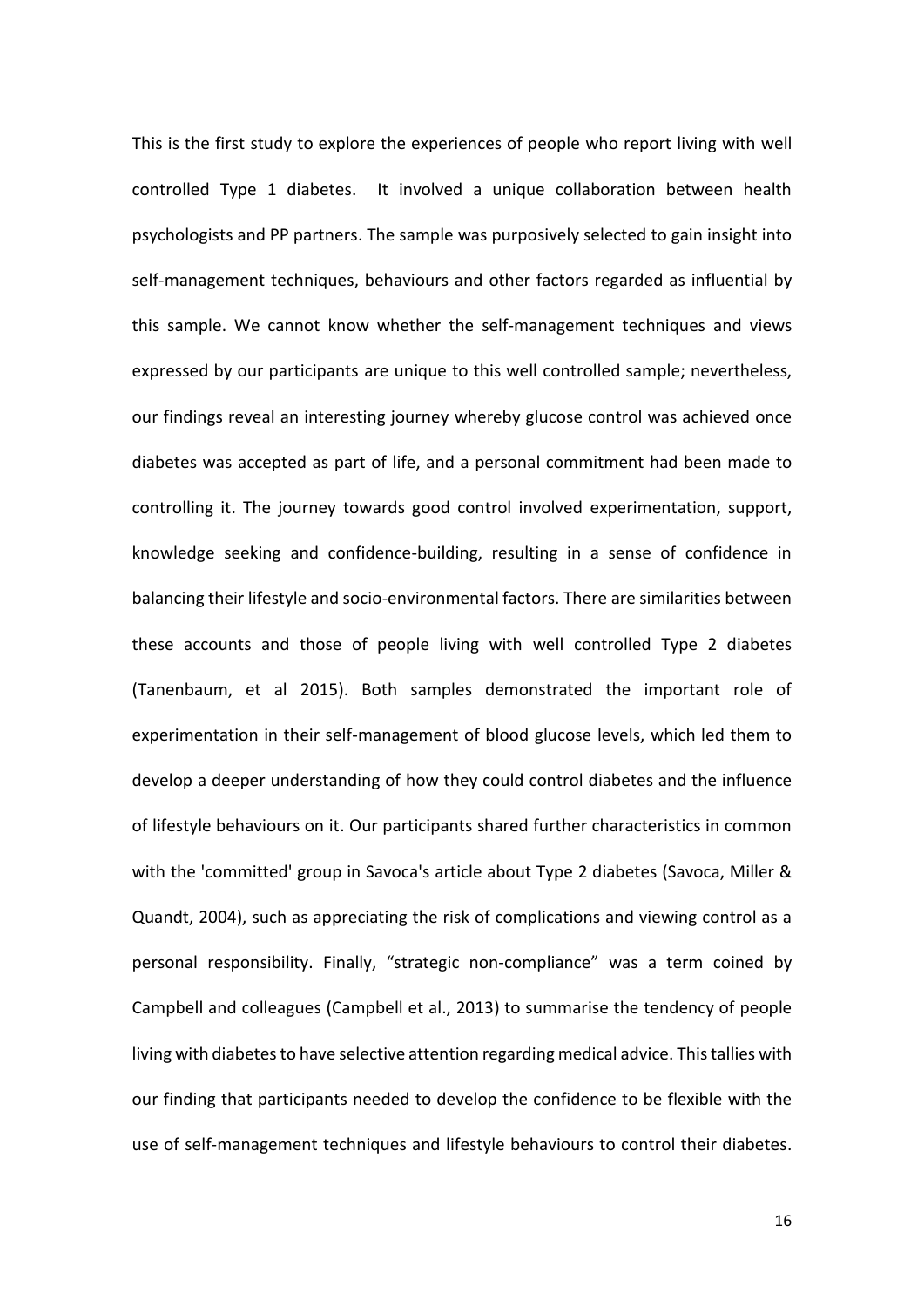Participants expressed a desire to learn from others but emphasised the need to take responsibility for their own actions in order to control their diabetes.

Given the collaborative approach taken in this study there are a few methodological impacts to consider. Interviews were conducted by the PP partners, and there was a strong rapport between the interviewee and interviewer. There was the possibility that the interview direction may, at times, have been influenced by the personal interests and experiences of the interviewer, although the training sessions provided prior to data collection warned against this. The PP partners took part in the data analysis. The academic researchers paid particular attention to ensure that inductive analysis was led by the data and not the PP partners' personal views or experiences. The sample may not be representative of the population of people living with Type 1 diabetes, as it was drawn from responders to our research advert in one magazine who were then selected on the basis of eligibility and availability. We are unsure of the number of people who read the study advert and acknowledge that ours is a self-selected sample and participants may have had a particular story to tell. We are aware that factors other than self-management techniques and practices, such as genetic and physiological factors may contribute to differences in diabetes control. However, this study provides an insight into and an opening for discussion about the experiences reported by people living with well controlled diabetes, allowing suggestions for future research and potential implications for care to be made, thereby addressing a current gap in the literature.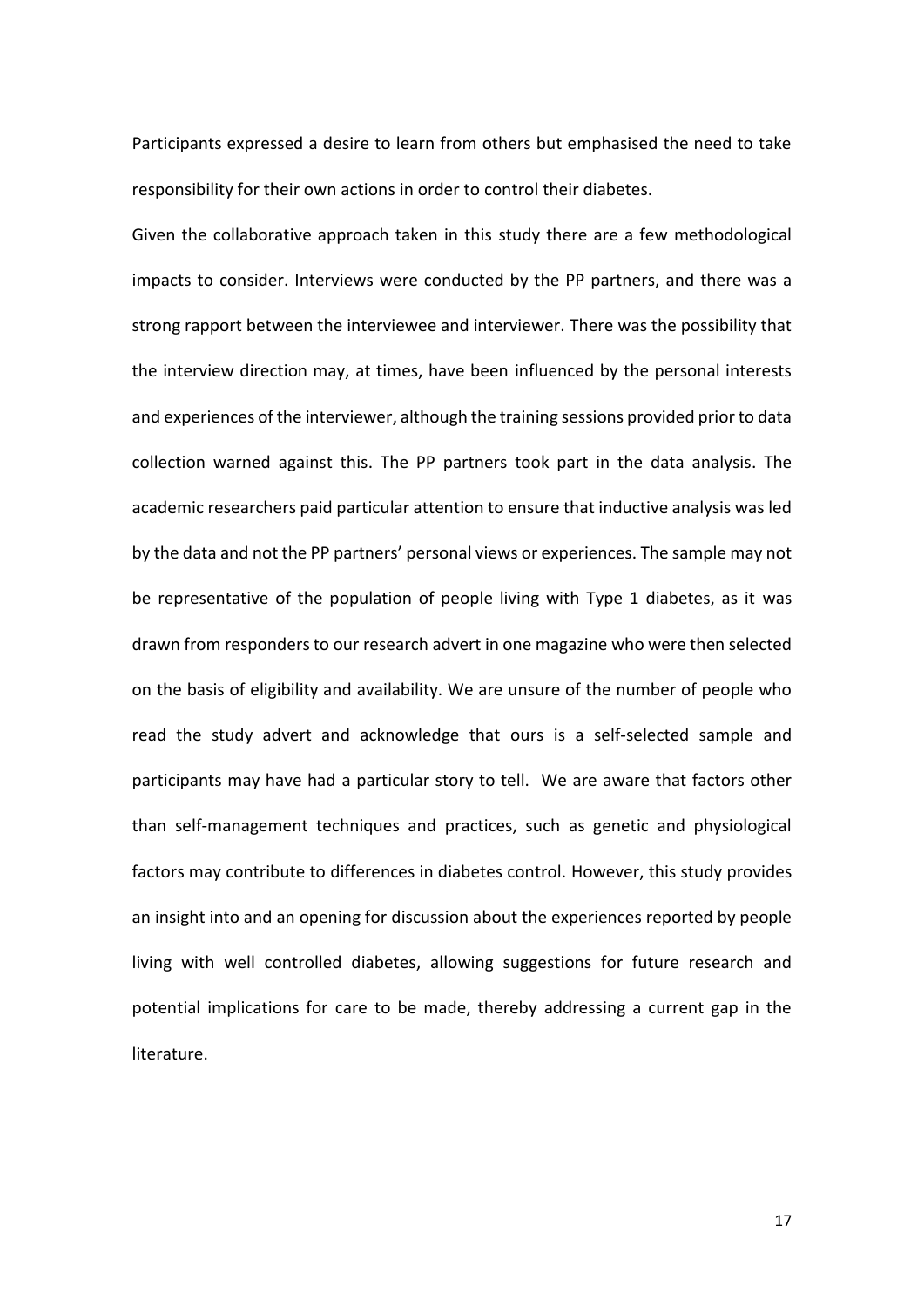#### *Implications*

Findings have implications for the clinical management of Type 1 diabetes and for future research. Table 3 breaks down the themes into perceived barriers and facilitators for achieving control which can be used to inform future care and interventions.

Helping people to accept diabetes as part of their lives and their personal responsibility for control of it seems to be key. Attention needs to be paid to the way in which the diagnosis is conveyed to people; good quality information must be delivered in a timely manner and opportunities provided for patients to integrate that information into their own personal understanding of diabetes through the experience of managing it. Participants in the current study believed that expert patients, who have achieved some mastery over blood glucose control, should be involved in the delivery of information and education. People with Type 1 diabetes need support to 'master' diabetes by developing a deep understanding of a flexible self-management plan that is compatible with their lifestyle choices. Significant others should be included in support plans as the current study identified them as highly influential to the process of mastery of diabetes. However, the emphasis of responsibility must reside with the person living with Type 1 diabetes for them to actively take control. This echoes results from previous research on the importance of social support in the management of long-term conditions (Koch, Wakefield, & Wakefield, 2015). The points referred to above should be included in training packages for diabetes nurses who deliver structured educational programmes (Kar, 2015).

Our findings present the meaning that this sample gave to the role of their selfmanagement techniques, behaviours and influential factors affecting control of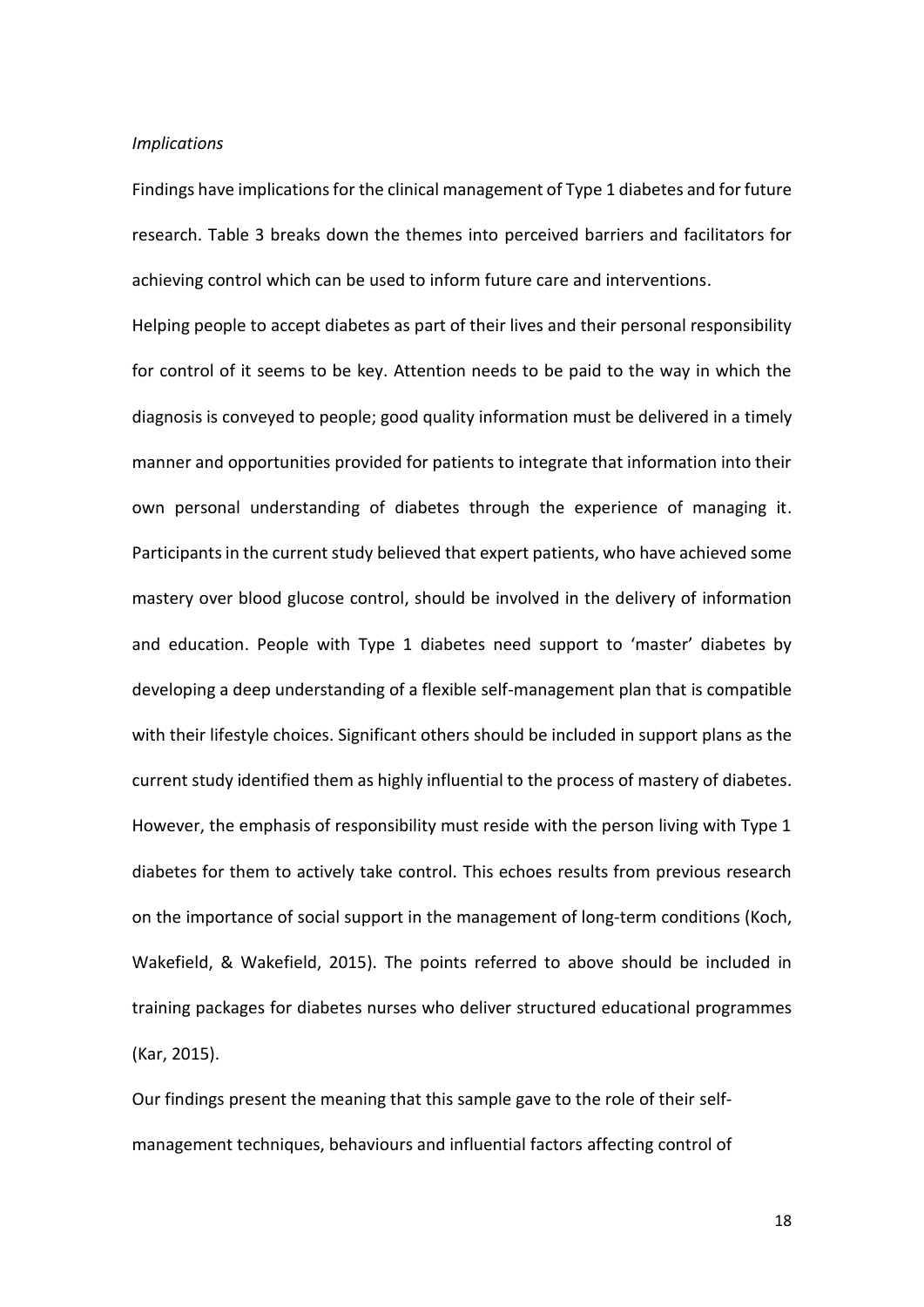diabetes. Further research is needed to develop and test theory-based interventions. However, some key constructs were suggested in the current study. In particular, the notion of self-efficacy, or the belief in one's ability to carry out a particular behaviour appeared to be important. Participants developed a sense of personal control and selfefficacy about their diabetes through the mastery of necessary skills and knowledge (Bandura, 1998). They recounted mastery experiences in relation to using their insulin and regulating socio-environmental factors and lifestyle behaviours (e.g., eating and physical activity). Alongside this, vicarious experience is another way that Bandura reports that self-efficacy is enhanced. This can be seen in the interview transcripts in relation to participants viewing others with good control as role models. Also of importance is outcome expectations as a driving force alongside self-efficacy when changing behaviour (Bandura, 1998). Participants in the current study discussed increased motivation to control their Type 1 diabetes due to a fear of complications and referred to the impact of seeing others with such difficulties. Behaviour change interventions that engender self-efficacy (through processes such as mastery and vicarious experience) and consider the role of outcome expectations (Bandura, 1998) should be explored further. The current study also provides some indication of possible effective behaviour change techniques (BCT) for inclusion in these interventions. For example, 'Behavioural Experiments [4.4]' is described in the Behaviour Change Techniques Taxonomy version 1 (BCTT) as 'Advise on how to identify and test hypotheses about the behaviour, its causes and consequences, by collecting and interpreting data' (Michie et al., 2003). This BCT reflects the learning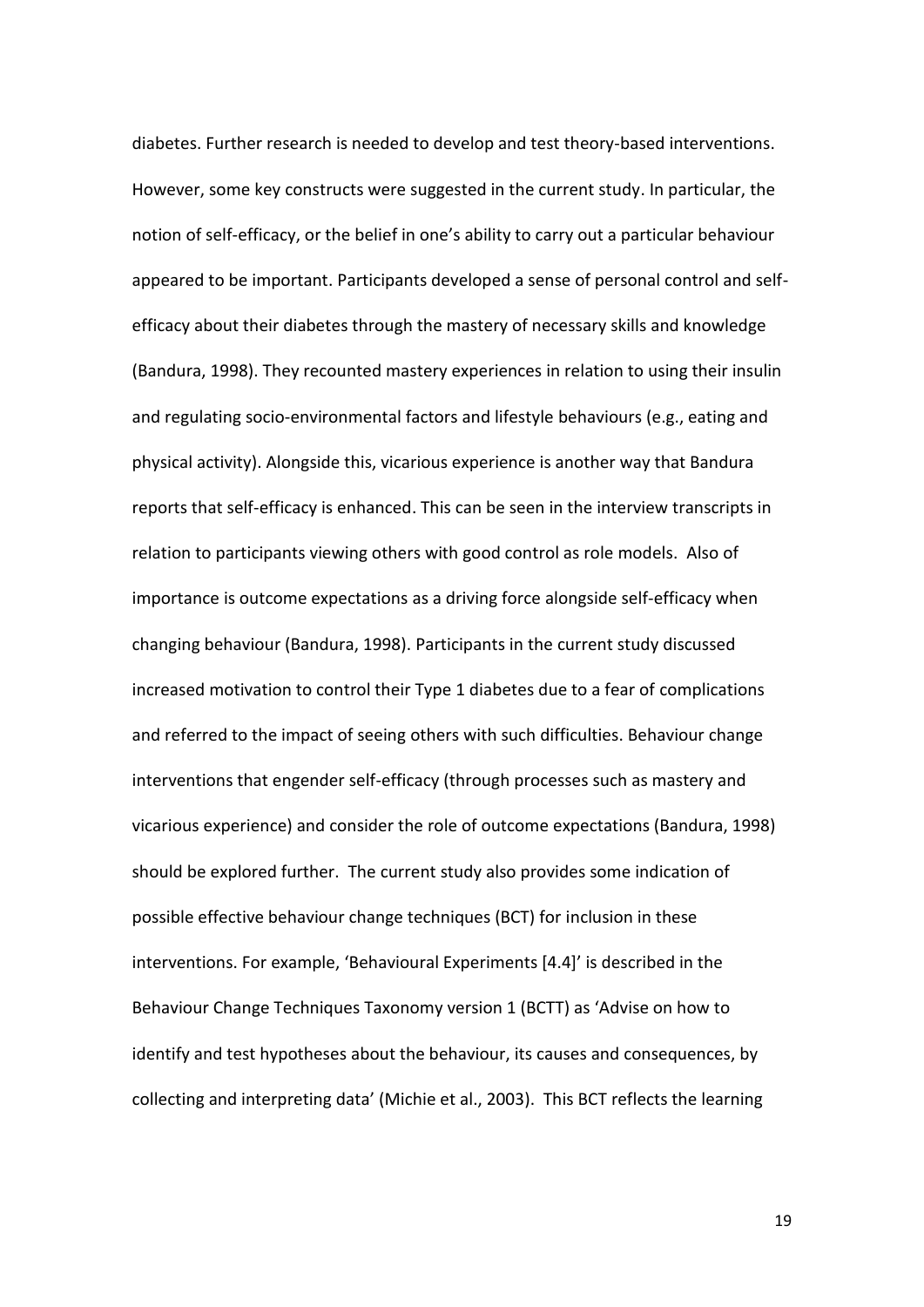through trial and error that was reported in our findings. The use of this BCT in care and structured educational programmes should be examined further.

Our study resulted from a novel collaboration between researchers and PP partners. There were benefits from this approach, such asthe constant input from the PP partners improving the quality of the study by acting as a validation method (Guba & Lincoln, 1981). Communicating progress and action plans to the PP group at each stage enabled quality checking of the research, as well as ensuring that the process was fully transparent (Sin, 2010). The involvement of PP partners in grant applications is encouraged by funders (e.g., Research Councils UK, n.d.). Understanding how best to achieve this is something to be encouraged and this paper adds to that knowledge. Actively involving PPI partners can increase transparency of the research process and increased applicability to the target group will improve research quality. However, additional time commitments must be considered when involving PP partners, to develop relationships and to tailor training sessions to meet the needs of the study and individual PP partners. Likewise, the expectations and roles of all the team members must be managed. Table 4 outlines how PP partners were involved at each stage of the research process and summarises challenges and recommendations for future researchers.

---TABLE 4 HERE------

*Conclusion*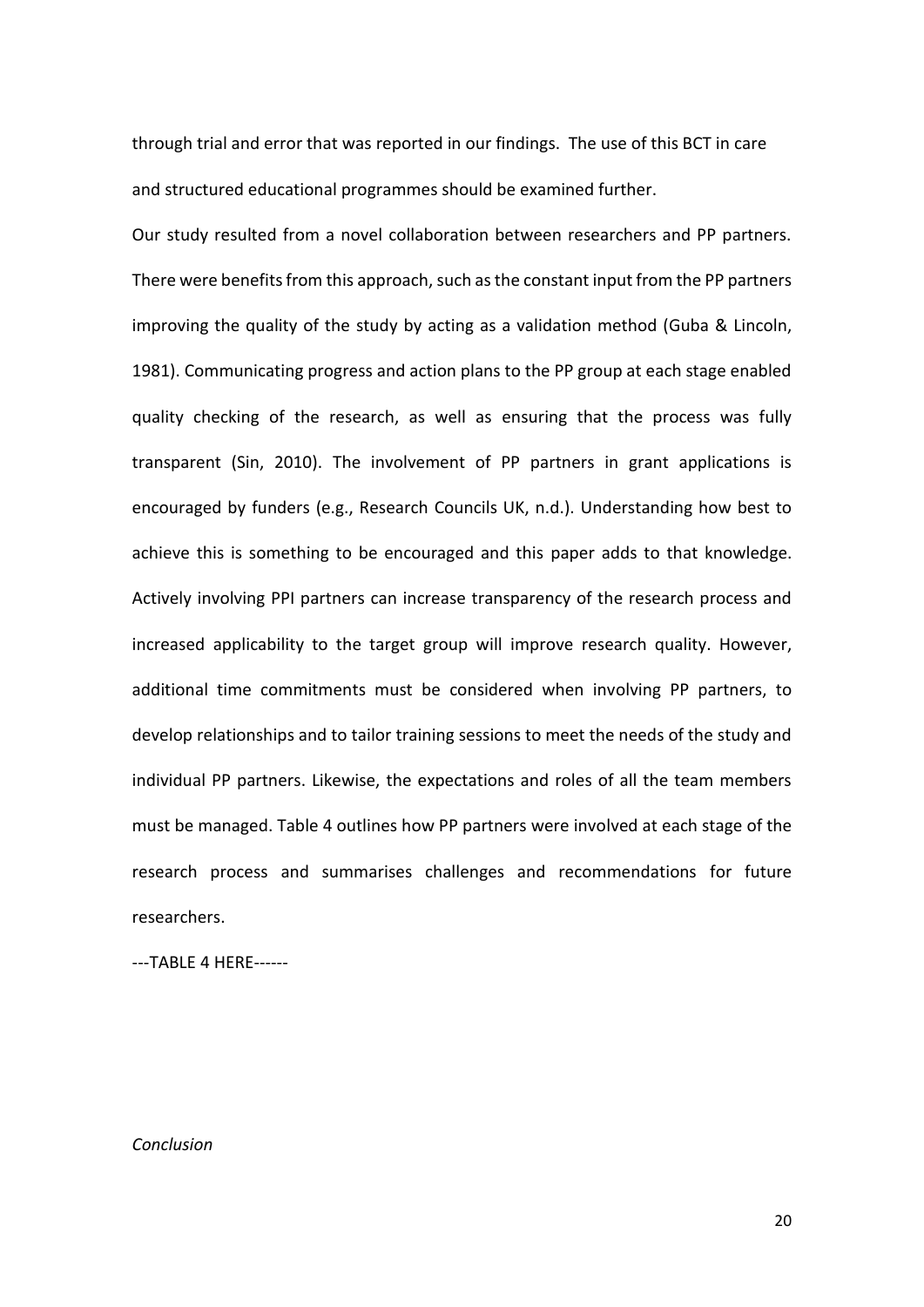This study provides an insight into self-management techniques used, behaviours and influential factors reported by people living with well controlled Type 1 diabetes. Collaboration between PP partners and academic researchers was successful in developing a novel understanding of this topic. Acceptance of their diagnosis and the ability to 'master' self-management are key components to control and their inclusion in interventions should be examined. Interventions for people with Type 1 diabetes may benefit from the experience of those who have well controlled diabetes. In particular, ways to improve diagnosis acceptance and the ability to 'master' self-management should be explored. This collaboration is an example of best practice for future researchers wanting to actively engage PP partners.'

## *Acknowledgements*

The authors would like to thank Diabetes UK for their help advertising the study and the people living with Type 1 diabetes who responded to the advert. The study was only possible due to funding from Salford Royal Foundation NHS Trust and the Research Design Service.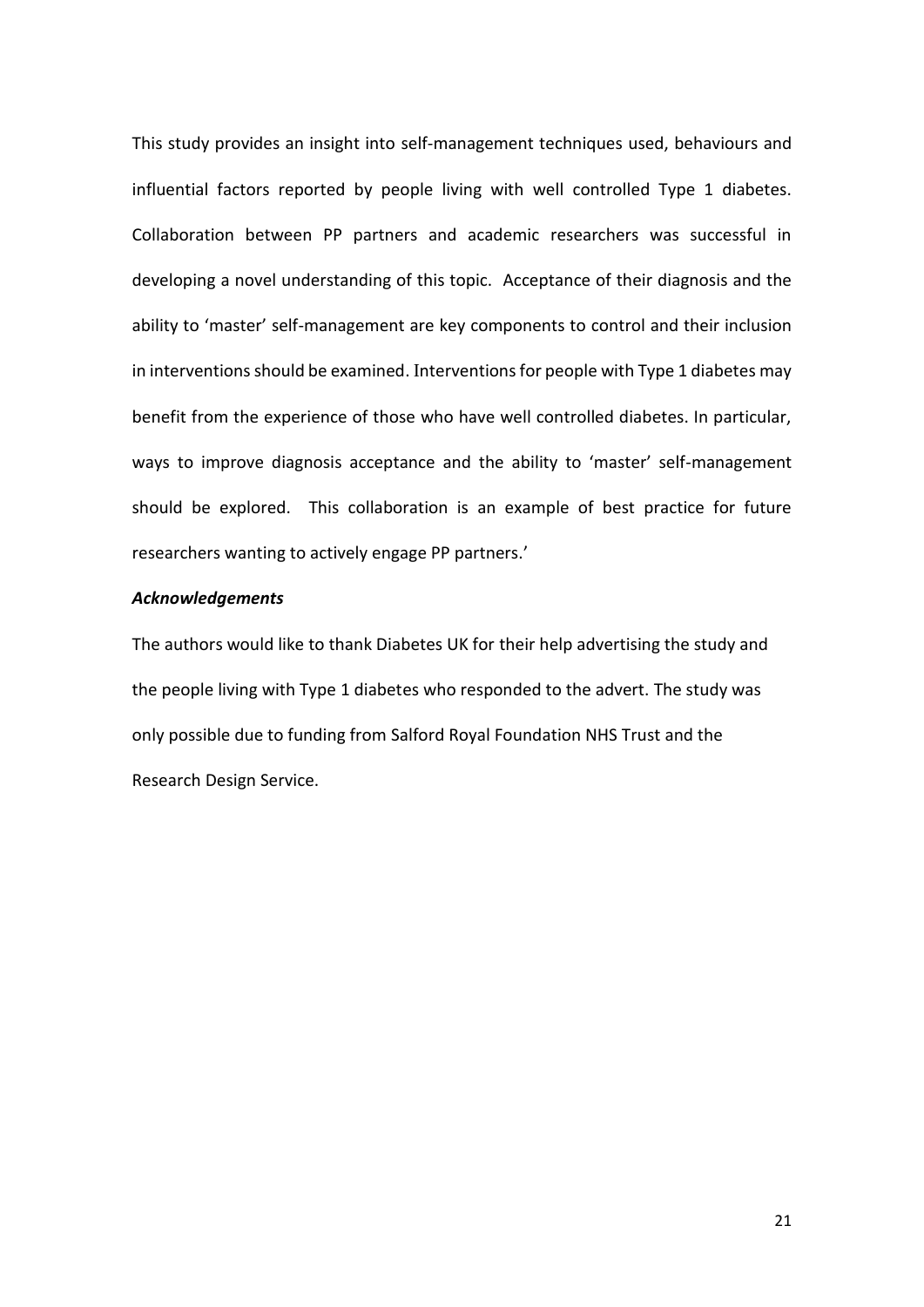## **References**

- Bandura, A. (1998). Health promotion from the perspective of social cognition theory. *Psychology and Health*, *13,* 623-649.
- Braun, V., & Clarke, V. (2006). Using thematic analysis in psychology. *Qualitative Research in Psychology*, *3,* 77-101.
- Brett, J., Staniszewska, S., Mockford, C., Herron-Marx, S., Hughes, J., Tysall, C., & Suleman, R. (2014). Mapping the impact of patient and public involvement on health and social care research: a systematic review. *Health Expectations*, *17*, 637–650.
- Campbell, R., Pound, P., Pope, C., Britten, N., Pill, R., Morgan, M., & Donovan, J. (2003). Evaluating meta-ethnography: a synthesis of qualitative research on lay experiences of diabetes and diabetes care. *Social Science & Medicine*, *56,* 671- 684.
- Diabetes Control and Complications Trial/Epidemiology of Diabetes Interventions and Complications (DCC/EDIC) Study Research Group (2005). Intensive diabetes treatment and cardiovascular disease in patients with type 1 diabetes. *New England Journal of Medicine*, *353*, 2643-53.
- Diabetes Control and Complications Trial/Epidemiology of Diabetes Interventions and Complications Research Group, [Lachin,](https://www.ncbi.nlm.nih.gov/pubmed/?term=Lachin%20JM%5BAuthor%5D&cauthor=true&cauthor_uid=10666428) J.M., [Genuth,](https://www.ncbi.nlm.nih.gov/pubmed/?term=Genuth%20S%5BAuthor%5D&cauthor=true&cauthor_uid=10666428) S., Cleary, P., [Davis,](https://www.ncbi.nlm.nih.gov/pubmed/?term=Davis%20MD%5BAuthor%5D&cauthor=true&cauthor_uid=10666428) M.D., & [Nathan,](https://www.ncbi.nlm.nih.gov/pubmed/?term=Nathan%20DM%5BAuthor%5D&cauthor=true&cauthor_uid=10666428) D.M. (2000). Retinopathy and nephropathy in patients with type 1 diabetes four years after a trial of intensive therapy. *New England Journal of Medicine*, *342*, 381-9.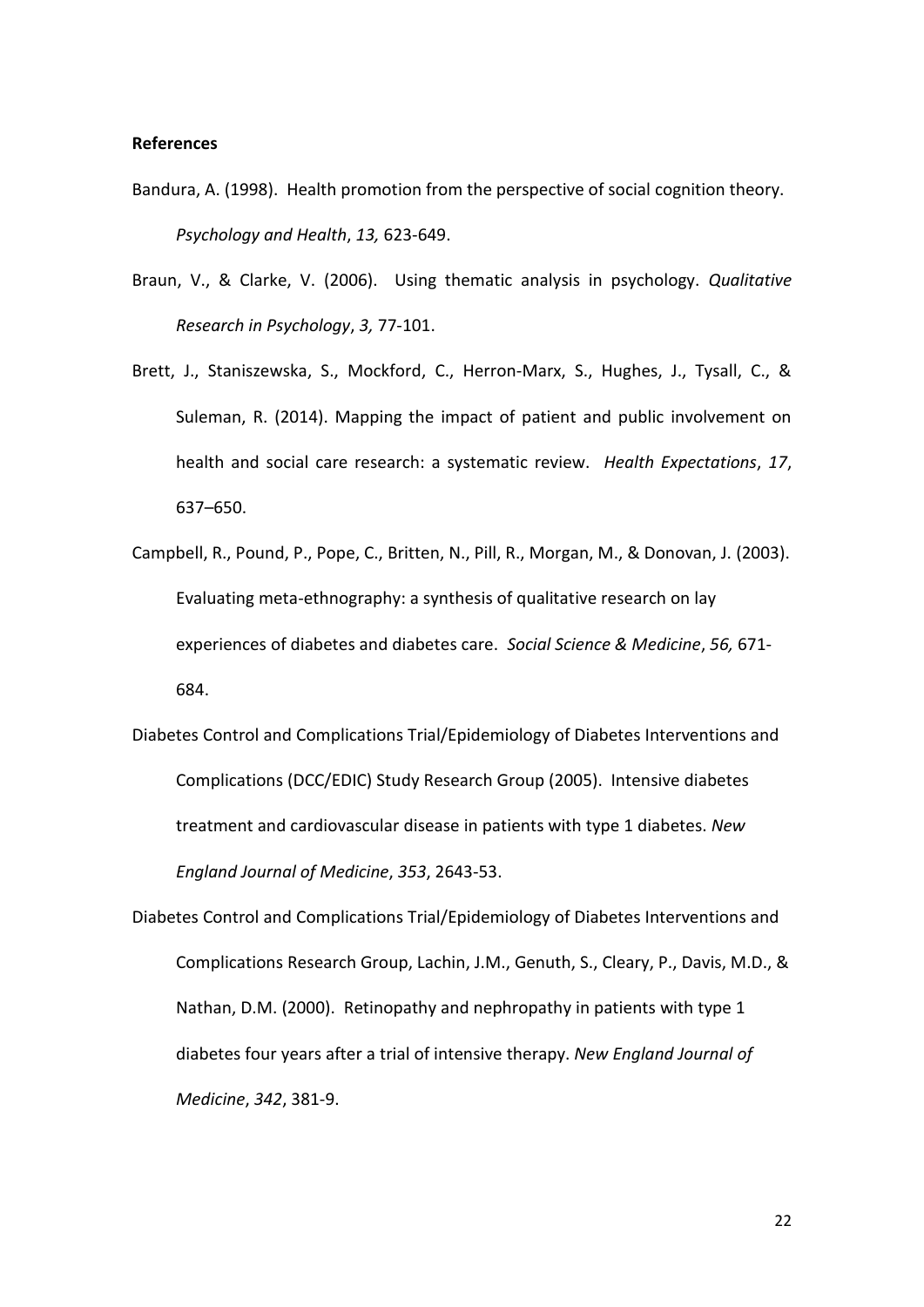- Duncan, E.A.S., & Nicol, M.M. (2004). Subtle realism and occupational therapy: An alternative approach to knowledge generation and evaluation. *British Journal of Occupational Therapy, 67 (10),* 453-456.
- Gadsby, R., Snow, R., Daly, A.C., Crowe, S., Matyka, K., Hall, B., & Petrie, J. (2012). Setting research priorities for Type 1 diabetes. *Diabetic Medicine*, *29,* 1321-6.
- Greenhalgh, T., Snow, R., Ryan, S., Rees, S., & Salisbury, H. (2015). Six 'biases' against patients and carers in evidence-based medicine. *BMC Medicine*, *13*, 200.
- Guba, E., & Lincoln, Y. (1981). *Effective evaluation: Improving the usefulness of evaluation results through responsive and naturalistic approaches.* San Francisco: Jossey-Bass.Higher Education & Social and Behavioural Science Series.
- Hammersley, M. (1992). *Whats Wrong with Ethnography: Methodological Explorations.* London: Routledge.
- Hewlett, S., De Wit, M., Richards, P., Quest, E., Hughes, R., Heiberg, T., & Kirwan, J. (2006). Patients and professionals as research partners: Challenges, practicalities, and benefits. *Arthritis & Rheumatism (Arthritis Care & Research)*, *55,* 676-680.
- INVOLVE (2012). *Developing training and support for public involvement in research.*  INVOLVE: Eastleigh.
- Kar, P. (2015). Improving diabetes care: six simple suggestions. *British Medical Journal*, 350, g7848.
- Koch, G. Wakefield, B.J., & Wakefield, D.S. (2015). Barriers and facilitators to managing multiple chronic conditions: a systematic literature review. *Western Journal of Nursing Research***,** *A37***,** 498-516.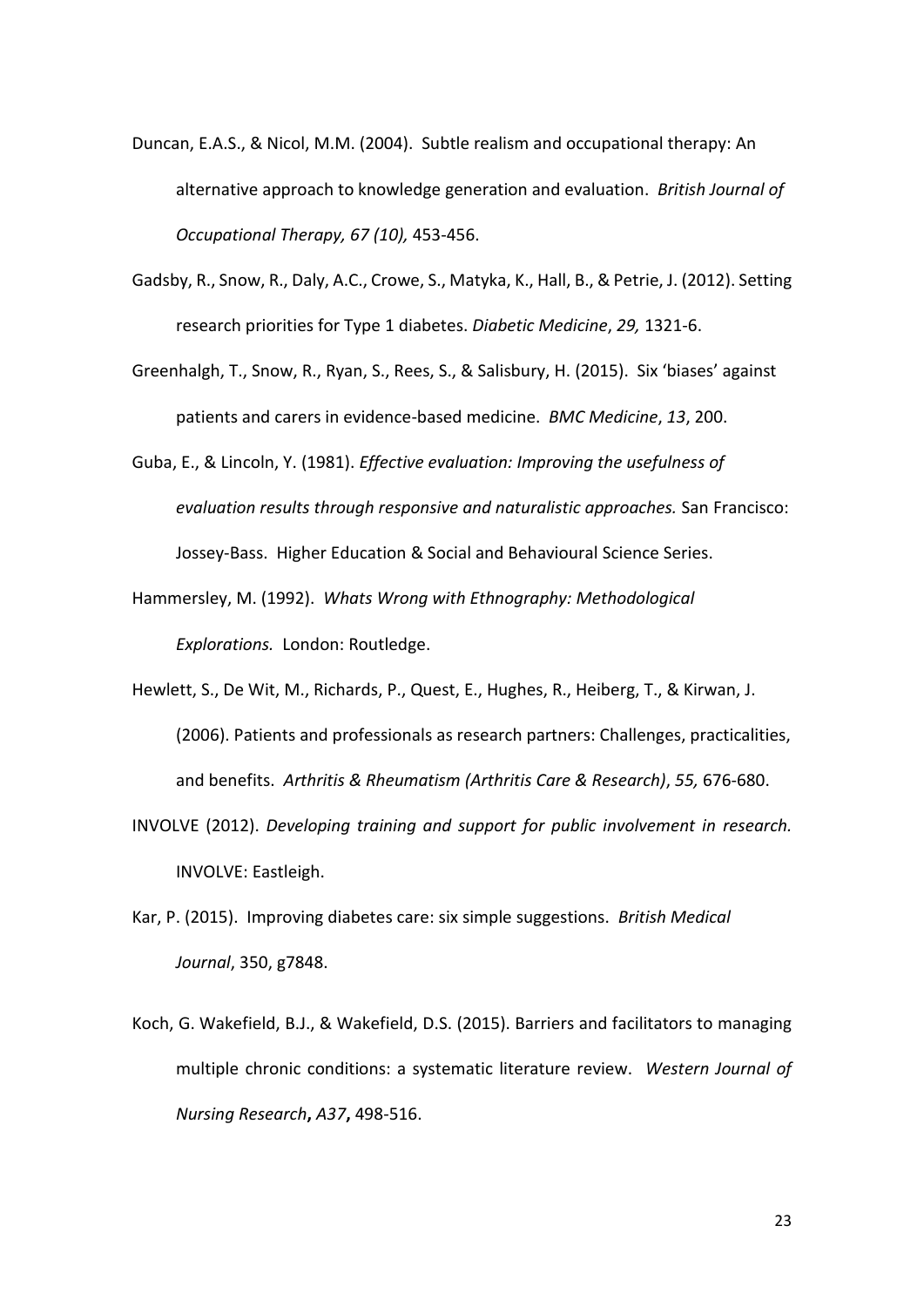Leventhal, H., Diefenbach, M., & Leventhal, E.A. (1992). Illness cognition – using common-sense to undertand treatmnt and affect cognition interctions. *Cognitive Therapy and Research*, *16*, 143-63.

Michie, S., Richardson, S., Johnston, M., Abraham, C., Francis, J., Hardeman, W., … Wood, C.E. (2013). The behavior change technique taxonomy (v1) of 93 hierarchically clustered techniques: building an international consensus for the reporting of behavior change interventions. *Annuals of Behavioural Medicine, 46 (1),* 81-95.

National Institute of Clinical and Health Excellance (NICE; 2015). *Type 1 diabetes in adults: diagnosis and management (NG17).*

[https://www.nice.org.uk/guidance/ng17/resources/type-1-diabetes-in-adults](https://www.nice.org.uk/guidance/ng17/resources/type-1-diabetes-in-adults-diagnosis-and-management-1837276469701)[diagnosis-and-management-1837276469701](https://www.nice.org.uk/guidance/ng17/resources/type-1-diabetes-in-adults-diagnosis-and-management-1837276469701)

- NHS Digitial (2017). *National Diabetes Audit, 2015-2016. Report 1: Care Processes and Treatment Targets.* [http://www.content.digital.nhs.uk/catalogue/PUB23241/nati](http://www.content.digital.nhs.uk/catalogue/PUB23241/nati-diab-rep1-audi-2015-16.pdf)[diab-rep1-audi-2015-16.pdf](http://www.content.digital.nhs.uk/catalogue/PUB23241/nati-diab-rep1-audi-2015-16.pdf)
- Research Councils UK (n.d). *Concorat for engaging in the public with research.*  [www.rcuk.ac.uk/documents/scisoc/concordatforengagingthepublicwithresearch](http://www.rcuk.ac.uk/documents/scisoc/concordatforengagingthepublicwithresearch-pdf/)[pdf/](http://www.rcuk.ac.uk/documents/scisoc/concordatforengagingthepublicwithresearch-pdf/)
- Savoca, M.R., Miller, C.K., & Quandt, S.A., (2004). Profiles of people with type 2 diabetes mellitus: the extremes of glycemic control. *Social Science & Medicine*, *58*, 2655-66.
- Shippee, N.D., Garces, J.P.D., Lopez, G.J.P.., Wang, Z., Elraiyah, T.A., Nabhan, M. … Murad, M.H., (2015). Patient and service user engagement in research: a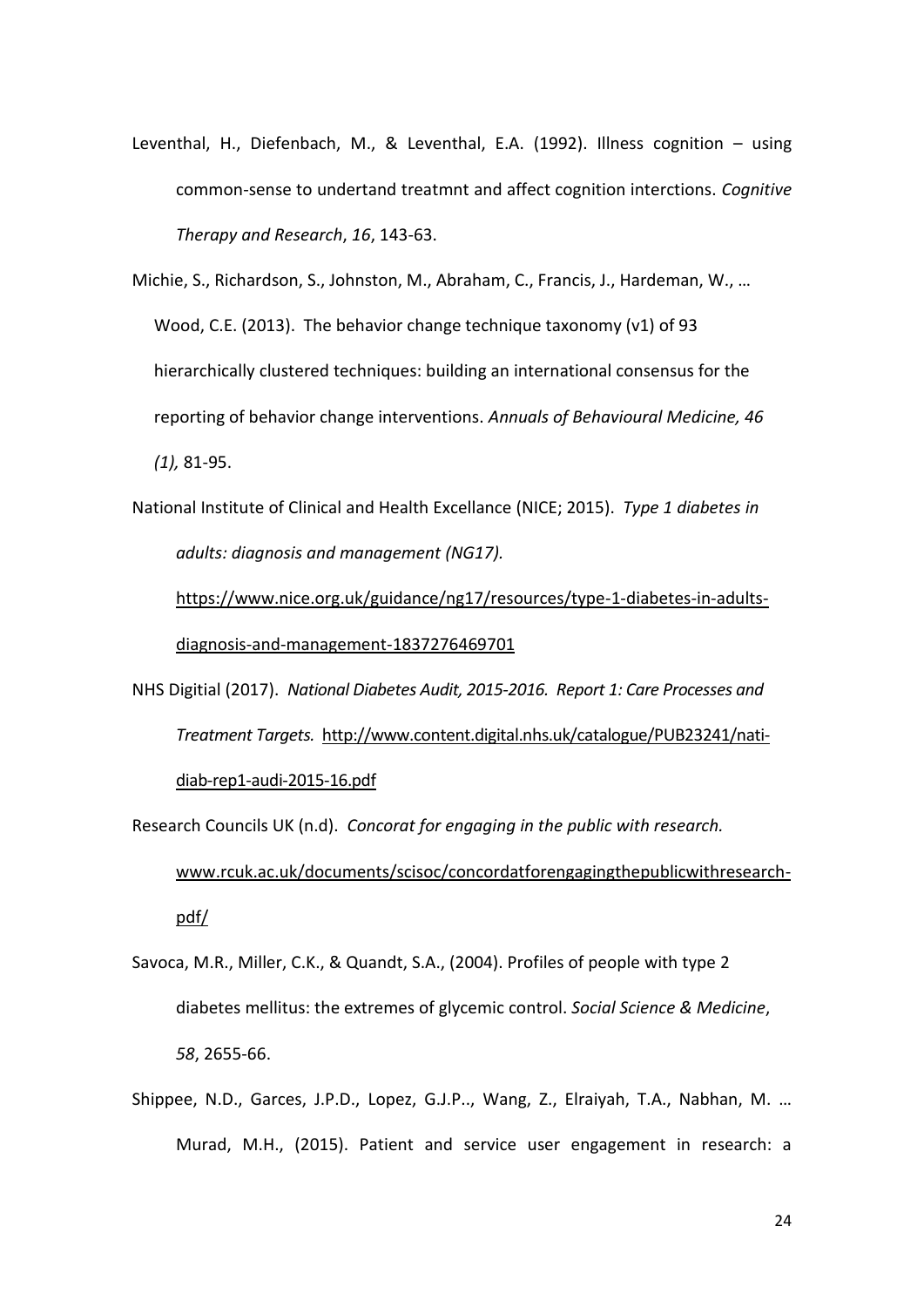systematic review and synthesized framework. *Health Expectations*, *18,* 1151– 1166.

Sin S (2010). *Considerations of quality in phenomenographic research.* International *Journal of Qualitative Methods*, *9,* 307.

Tanenbaum, M.L., Leventhal, H., Breland, J.Y., Yu, J., Walker, E.A., & Gonzalez, J.S. (2015). Successful self-management among non-insulin-treated adults with Type 2 diabetes: a self-regulation perspective. *Diabetic Medicine*, *32*, 1504-12.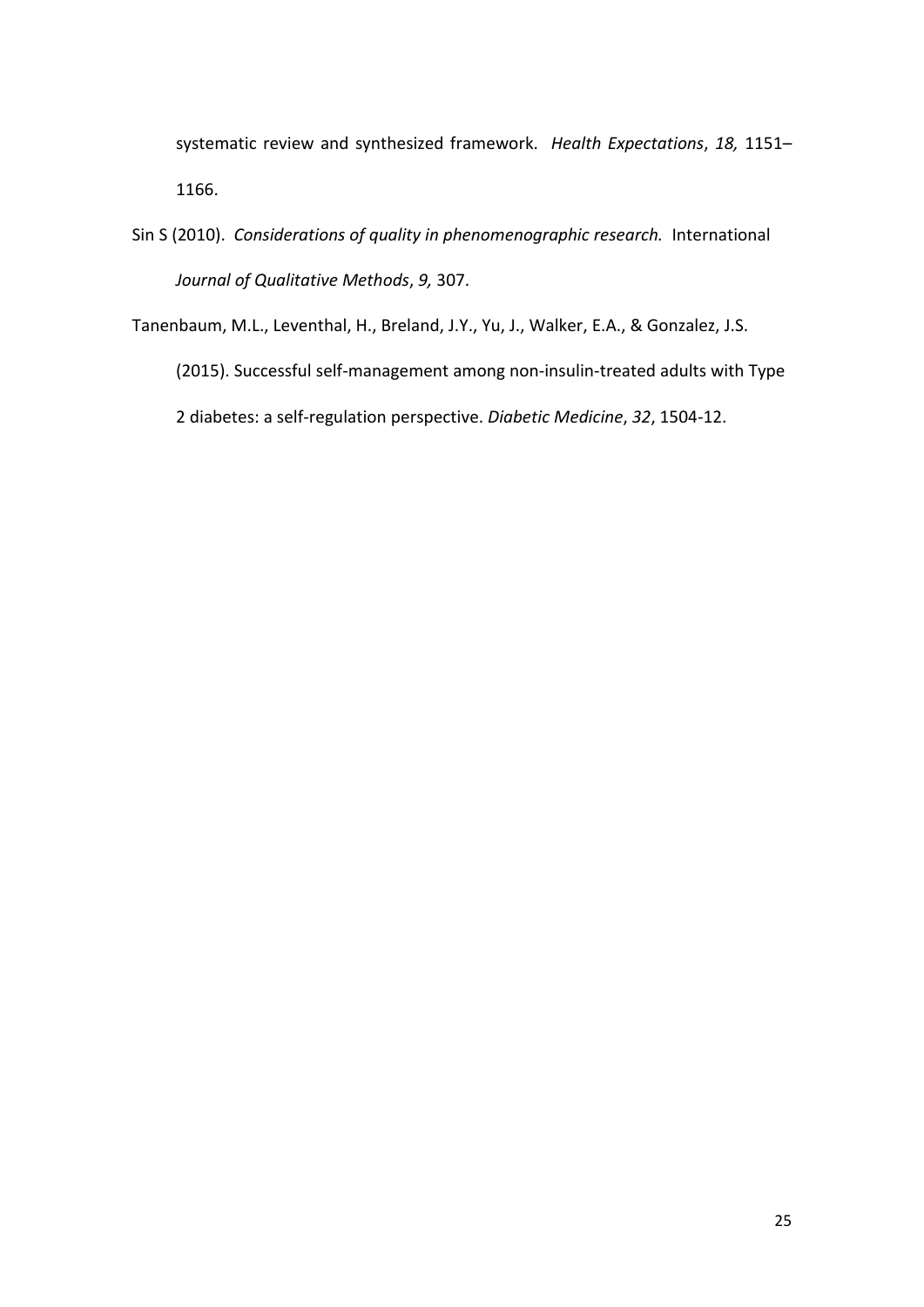*Table 1. The five training sessions for the PP partners.*

| Objectives of session                                   | Resources                      |
|---------------------------------------------------------|--------------------------------|
| Session 1: Study design 1                               | -Powerpoint presentation       |
| -Finalise study design - discuss recruitment            | -Handouts - study materials.   |
| -Develop study materials (invitation / participant      |                                |
| information sheet / consent form / topic guide).        |                                |
| Session 2: Study design 2                               | -Powerpoint presentation       |
| -Recap: Study objectives and previous training session  | -Handouts - study materials.   |
| -Provide an update on the study progress                |                                |
| -Provide an introduction to interviews                  |                                |
| -Finalise the topic guide for the interviews            |                                |
| -Make an action plan to move forward.                   |                                |
| Session 3: Interview practice and data analysis         | -Powerpoint presentation       |
| overview                                                | -Dictaphones for practice      |
| -Recap: Study objectives and previous two training      | interviews - feedback given by |
| sessions                                                | academic researchers           |
| -Provide an update on the study progress                | -Interview topic guide.        |
| -Agree on the recruitment strategy, data collection and |                                |
| storage process                                         |                                |
| -Opportunity for telephone interview practice           |                                |
| -Make an action plan to move forward (e.g.,             |                                |
| communication via email to arrange interviews).         |                                |
| Session 4: Analysis of data.                            | -Powerpoint presentation       |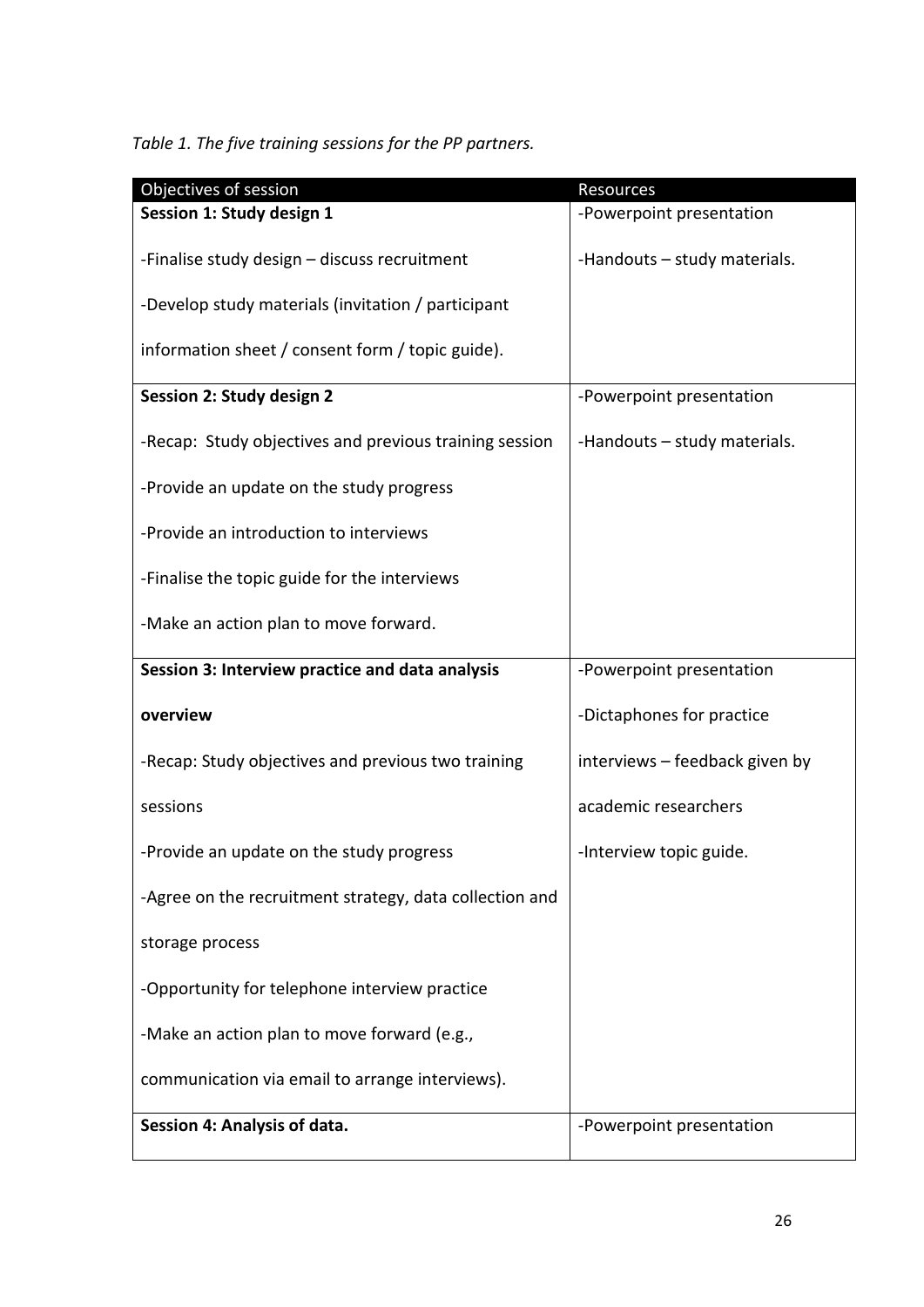| -Recap: Study objectives and previous three training | -Thematic analysis research article |
|------------------------------------------------------|-------------------------------------|
| sessions                                             | $[13]$                              |
| -Provide an update on the study progress             | -Analysed interview examples.       |
| -Provide instruction on how to conduct a thematic    |                                     |
| analysis                                             |                                     |
| -Make an action plan to move forward (e.g., thematic |                                     |
| analysis stages one-three).                          |                                     |
| Session 5: Analysis of data and next steps.          | -Powerpoint presentation            |
| -Recap: Study objectives and previous four training  | -Interview transcripts              |
| sessions                                             | -Flipchart paper and post-it notes  |
| -Provide an update on the study progress             | for displaying themes.              |
| -Agree on the themes: Individual thematic analysis   |                                     |
| (stages one-three) presented and discussed           |                                     |
| -Make an action plan to move forward (e.g., thematic |                                     |
| analysis stages four-six, dissemination and future   |                                     |
| work).                                               |                                     |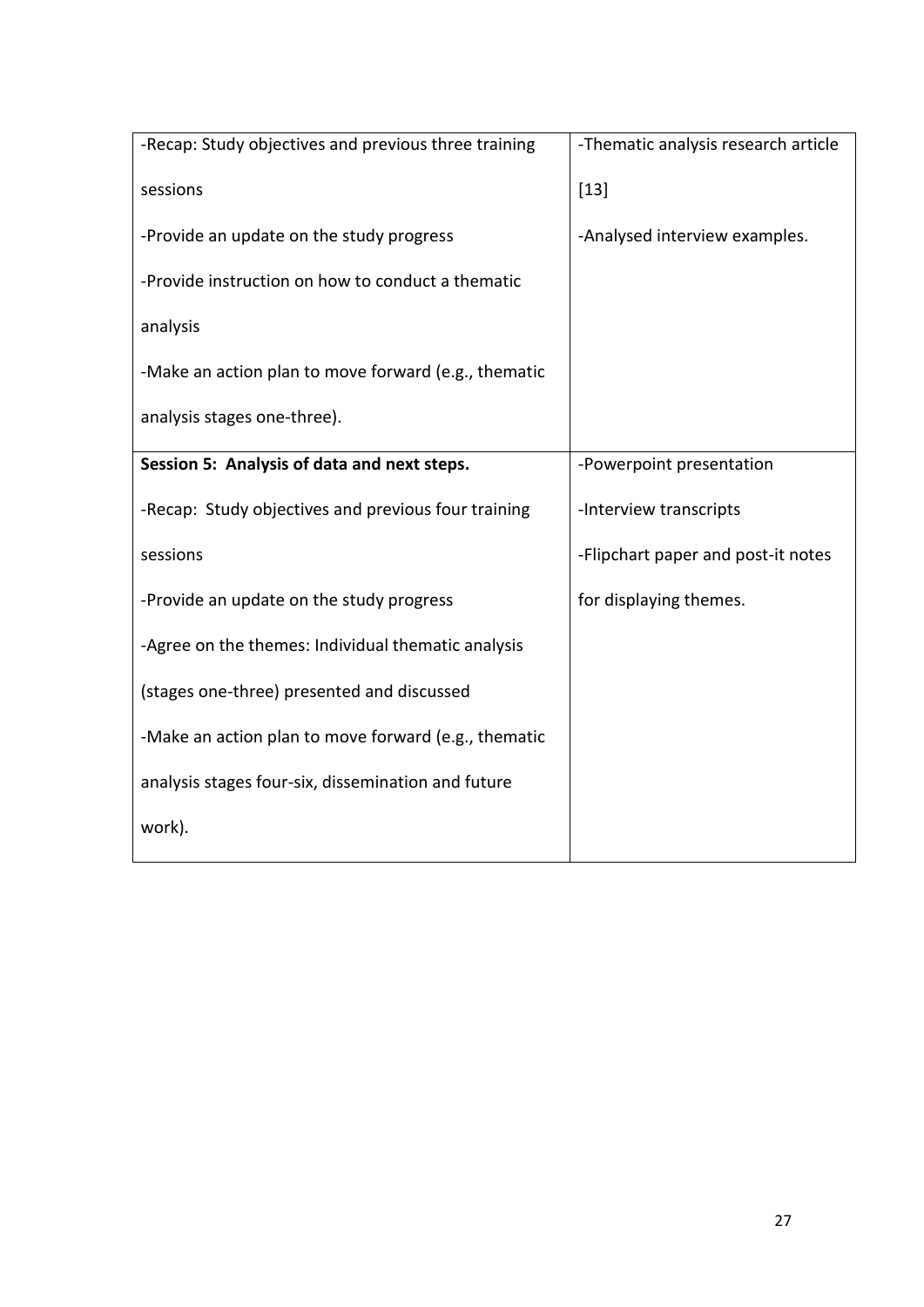# Table 2. *Interview topic guide*

| Sections and questions                                 | Prompts                               |
|--------------------------------------------------------|---------------------------------------|
| Diabetes history                                       |                                       |
| Tell me about your experiences of managing your        | Diagnosis? History? Any struggles?    |
| diabetes.                                              | Feelings about having diabetes?       |
| Participants' experience of controlling their diabetes |                                       |
| What are your thoughts about why you achieve good      | Explore: Knowledge, skills, support   |
| control of your blood sugars?                          | sources, electronic devices, time,    |
| What guides/drives you?                                | settings (e.g. eating out), mood etc. |
| <b>Management practices</b>                            |                                       |
| What are the main things you do to manage your         | Explore: Physical activity, diet,     |
| blood sugars?                                          | monitoring, reminders, education,     |
| What skills do people need to help them manage their   | knowledge, numeracy etc               |
| blood sugars?                                          |                                       |
| Advice for others and additional comments              |                                       |
| What advice would you give to other people with        |                                       |
| Type 1 diabetes about managing this condition?         |                                       |
| Is there anything that we haven't covered already      |                                       |
| about how you manage your diabetes that you would      |                                       |
| like to talk about before we finish?                   |                                       |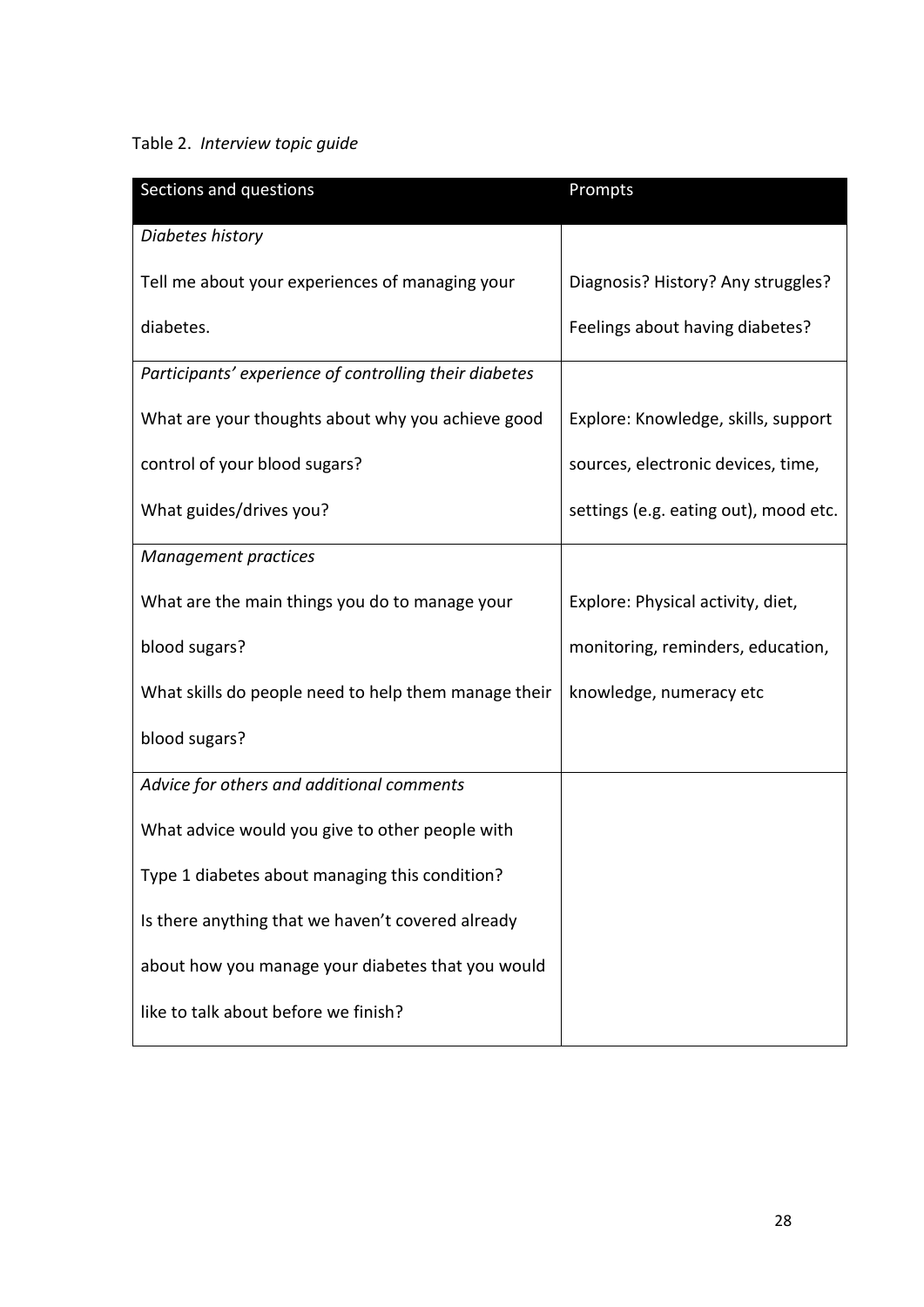*Table 3. A summary of the barriers and facilitators to good control demonstrated in the sub-themes.*

| Sub-theme                             | Barriers to good control                          | Facilitators to good control                        |
|---------------------------------------|---------------------------------------------------|-----------------------------------------------------|
| i). Acceptance of condition           | Misdiagnosis of diabetes and age at diagnosis.    | Take responsibility.                                |
| ii). Fear of complications acting     | Wanting to avoid complications and live a         | Information about complications and seeing          |
| as a motivator                        | healthy life.                                     | others complications.                               |
| leading<br>iii).<br>Information<br>to | Timing of information, advice not being tailored  | Meeting other people living with Type 1 diabetes    |
| knowledge and understanding           | to their needs and poor quality information.      | and self-taught learning.                           |
| iv). Personal challenge               | Reliance on other people and not self.            | Significant others and not wanting to give          |
|                                       |                                                   | diabetes a bad name.                                |
| i). Frequent monitoring               | A lack of access to effective meters / resources. | Knowledge of how to look for patterns in data.      |
| ii). Understanding body through       | Role of socio-environmental factors.              | Confidence<br>experiment<br>lifestyle<br>with<br>to |
| trial and error                       |                                                   | behaviours.                                         |
| iii). Role of others                  | Negative experience with health professionals.    | Positive experiences with others.                   |
| iv). Confidence to be flexible        | Timing of diagnosis.                              | Knowledge and understanding of one's body.          |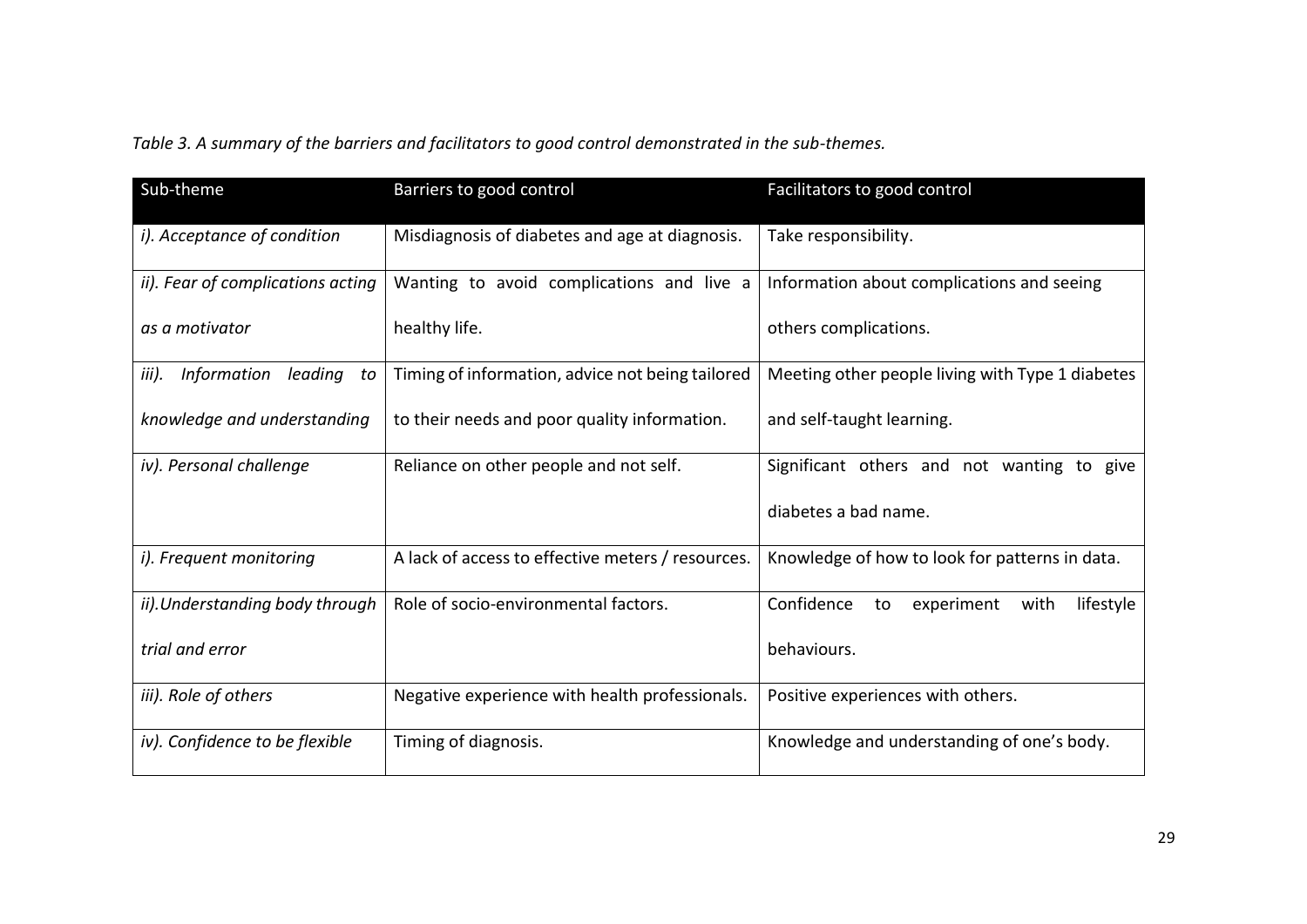Table 4. PP partner involvement (adapted from Greenhalgh**,** Snow, Ryan, Rees, &

Salisbury, 2015).

| Information                                      | Challenges               | Recommendations                    |
|--------------------------------------------------|--------------------------|------------------------------------|
| 1 - Setting the research question and objectives |                          |                                    |
|                                                  |                          |                                    |
| -The research started with PP                    | -PP partners and         | -Ensure that your research profile |
|                                                  |                          |                                    |
| involvement from the outset.                     | academic researchers     | is accessible.                     |
|                                                  |                          |                                    |
| -The objectives of the study were                | may have differing       | -Each member must be honest        |
|                                                  |                          |                                    |
| agreed upon at the first meeting                 | motivations for          | about their desired outputs.       |
|                                                  |                          |                                    |
| to ensure the research was an                    | wanting to conduct the   | -The motivations for involvement   |
|                                                  |                          |                                    |
| active partnership and everyone's                | research and different   | must be discussed so everyone      |
| skills were clear.                               | study objectives.        | can benefit.                       |
|                                                  |                          |                                    |
| 2 - Defining roles and responsibilities          |                          |                                    |
|                                                  |                          |                                    |
| five<br>of<br>training<br>package<br>-A          | -PP partners can have a  | -Do not assume that PP partners    |
|                                                  |                          |                                    |
| sessions was designed by the                     | range of research skills | are skilled in research and        |
|                                                  |                          |                                    |
| academic researchers to ensure                   | and knowledge which      | provide training sessions that     |
|                                                  |                          |                                    |
| PP partners had the necessary                    | can make it difficult    | cover all the necessary skills for |
|                                                  |                          |                                    |
| skills required for this qualitative             | when designing the       | the specific research              |
|                                                  |                          |                                    |
| study.                                           | content and detail of    | methodology.                       |
|                                                  |                          |                                    |
|                                                  | training packages.       | -Be aware of the added tasks       |
|                                                  |                          |                                    |
|                                                  | -Additional              | which impact on time when          |
|                                                  |                          |                                    |
|                                                  | administrative time      | developing studies with PP         |
|                                                  |                          |                                    |
|                                                  | was required to actively | partners and factor this into the  |
|                                                  |                          |                                    |
|                                                  | involve the PP partners. |                                    |
|                                                  |                          |                                    |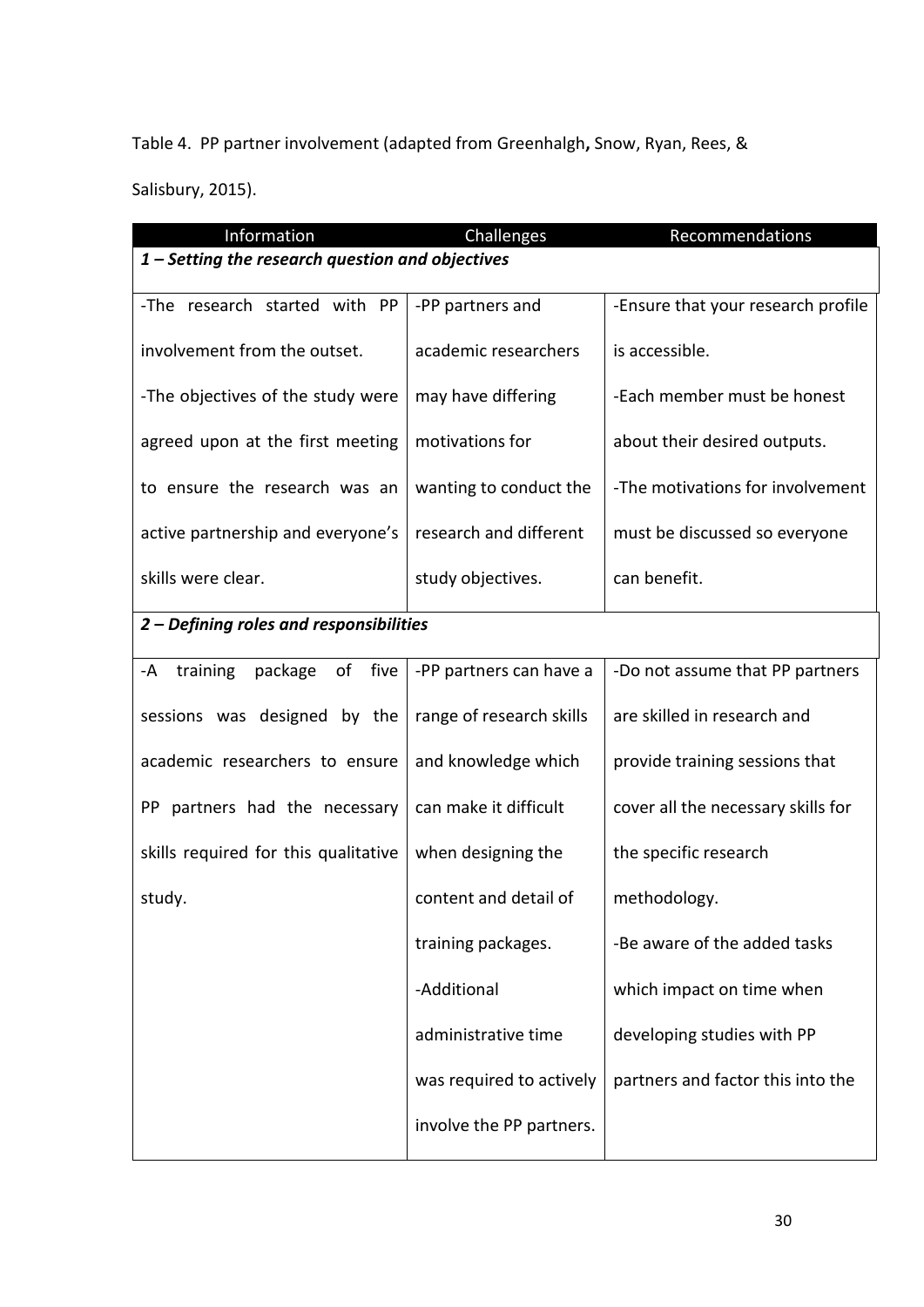|                                          |                         | timeline when preparing grant     |
|------------------------------------------|-------------------------|-----------------------------------|
|                                          |                         | applications.                     |
| 3 - Study design                         |                         |                                   |
| -All study materials were designed       | -Additional time was    | -Be aware of the added tasks      |
| by the academic researchers and          | required by the         | which impact on time when         |
| PP<br>face-to-face<br>partners<br>via    | academic researchers    | developing studies with PP        |
| meetings and email.                      | to actively involve the | partners and factor this into the |
| -PP<br>partners<br>experts<br>are<br>in. | PP partners at the      | timeline when preparing grant     |
| knowing where people living with         | planning stages. This   | applications.                     |
| diabetes seek information,<br><b>SO</b>  | took the form of        | -Remember to include PP           |
| their<br>vital<br>for<br>input<br>was    | several face-to-face    | partners in the design of the     |
| recruitment.                             | meetings and many       | study materials and sample        |
| -Pilot interviews were conducted         | email discussions.      | strategy.                         |
| between the PP partners.                 |                         |                                   |
| 3 - Data collection                      |                         |                                   |
| -Interviews were conducted by PP         | -PP partners had        | -Communicate the study aims at    |
| partners following their training.       | personal views and      | each stage.                       |
| participants and the PP<br>-The          | were keen to probe      | -Run interview training to make   |
| partners felt a level of familiarity     | topics of interest.     | sure questions are used to probe  |
| interviews<br>the<br>(e.g., 'you)<br>in. | -The<br>number<br>of    | interviewees.                     |
| know'), suggesting more open             | interviews<br>was       | -To maintain transparency, make   |
| accounts were given.                     | restricted due to PP    | sure you plan a process for       |